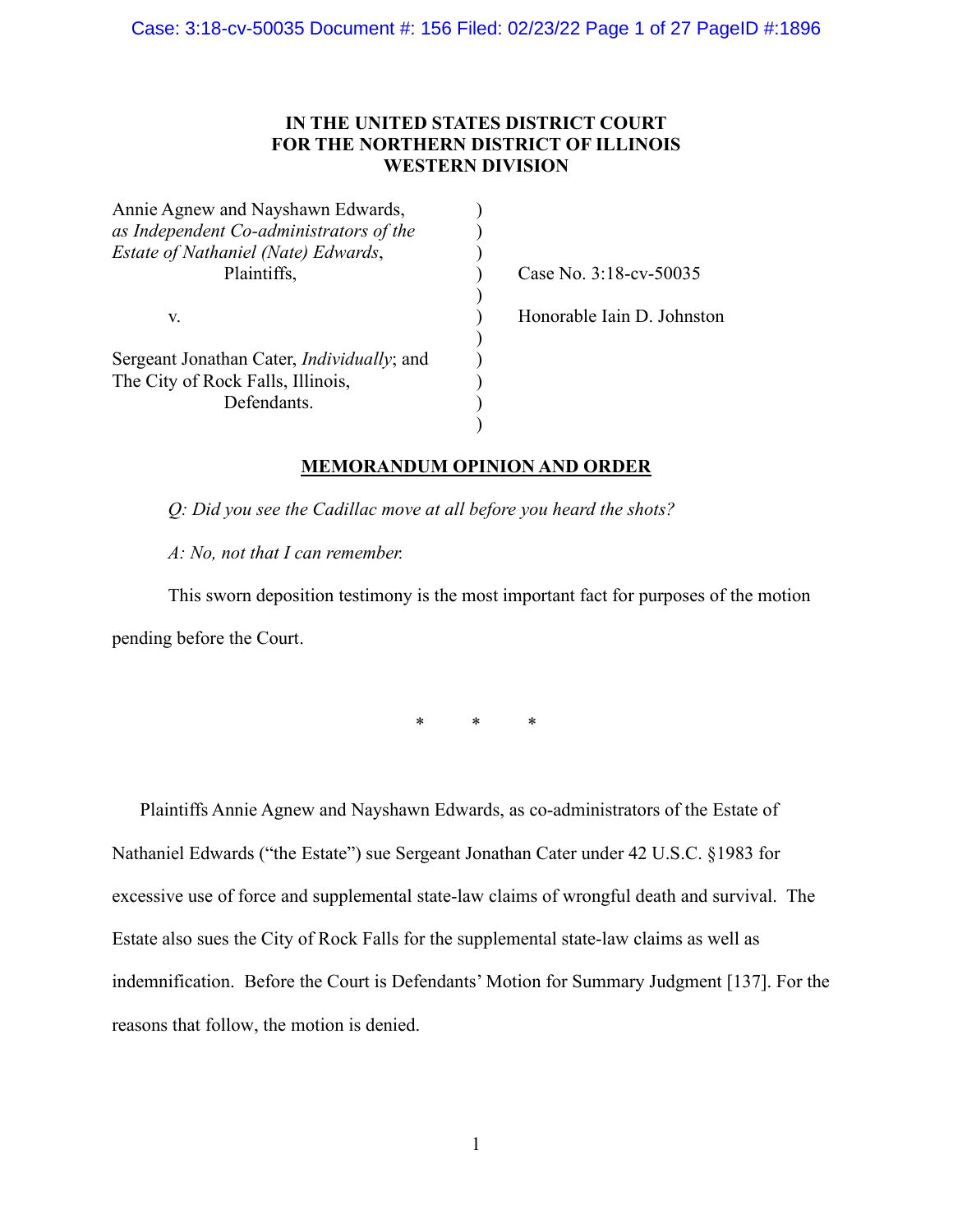## **I. FACTS UPON WHICH SUMMARY JUDGMENT WILL BE BASED1**

#### **Initial Encounter and Pursuit**

On January 26, 2018, Rock Falls Police Officer Dustin Sugars was on patrol when he encountered a white Cadillac that was weaving, crossing the center line, and travelling 11 miles per hour over the posted speed limit. Dkt. 143, ¶¶ 1-2. The decedent in this case, Nathaniel (Nate) Edwards, was driving the vehicle. *Id.* Edwards' blood alcohol content was .189 (which is over twice the legal limit to be operating a motor vehicle), and he also smoked cannabis (which could be smelled on his person). Dkt.  $141(6)$ , at 3:43; Dkt. 143,  $\P\P$  45-46.<sup>2</sup> There is no evidence

<sup>&</sup>lt;sup>1</sup> The facts are taken from Plaintiffs' response to Defendant's LR 56.1(a) Statement of Material Facts (Dkt. 143) and Defendants' response to Plaintiffs' LR 56.1(b)(3) Statement of Additional Facts (Dkt. 151) as well as deposition transcripts attached thereto. Additionally, the Court relies upon its analysis of the multiple video and audio recordings filed with the Court. Dkt. 141. The Court pauses for a moment to discuss the video and audio recordings, which it and the Court's staff spent hours analyzing. First, all the video was captured on dashcams from the squad cars. No officers were equipped with body cameras. As this Court has recently stated, body camera recordings can be critical in accurately and quickly determining the events at a scene. *See Pennie v. City of Rockford*, No. 3:19-cv-50120, 2022 U.S. Dist. LEXIS 19632, at \*1-2 (N.D. Ill. Feb. 3, 2022). And the lack of audio and video recordings from body cameras can result in the denial of summary judgment because a question of fact exists, which may not have existed if body cameras were used. *Id*. Second, some of the dashcams did not capture audio recordings, and some audio recordings were very faint. Third, because of the manner in which two squads were parked, the key moments of the incident were out of view. Fourth, the dashcam of another squad was able to video record portions of the most critical moments of the incident, but that squad was driving to the scene. As a result, the images are difficult to make out, as the view is occasionally blocked by objects, such as mailboxes, and the images are washed out by the flashing lights. Moreover, and unfortunately, this squad's dashcam video does not provide a good perspective for the viewer to determine where Riley and Cater were standing at the time the Cadillac's engine revved, when the Cadillac moved back, the velocity of the Cadillac, and most critically, where Riley and Cater were standing at the time Cater fired six shots at Edwards, causing Edwards' death. The Court is mindful that when video recordings are subject to different interpretations, a question of fact exists. *See Jackson v. Curry*, 888 F.3d 259, 264 (7th Cir. 2018). These videos are presented on the Court's docket as exhibits to Defendants' Statement of Facts, with hyperlinks to each of the nine videos listed in Document No. 141. The Court has attempted to indicate as best as it could which video and audio recording is being cited in this order. To facilitate this, the Court labels the hyperlinks 1 through 9, so the first link listed will be cited as Dkt. 141(1), and so on. The approximate place will be cited using the run time on the actual video file (mm:ss), as opposed to the timestamp embedded within. For further reference, Defendants' Statement of Facts (Dkt. 138) refers to video 9 as Exhibit F (Sugars' dashcam); video 3 as Exhibit G (Coutts' dashcam); videos 1, 2, 4, and 8 as Exhibit H (Elder's dashcam); and videos 5, 6, and 7 as Exhibit I (Coutts' dashcam).

<sup>&</sup>lt;sup>2</sup> The Estate argues that these facts are irrelevant in this excessive force case. Dkt. 143, ¶ 45-46; Dkt. 142, at 17. The Estate also presents evidence that Cater and others did not know if Edwards was under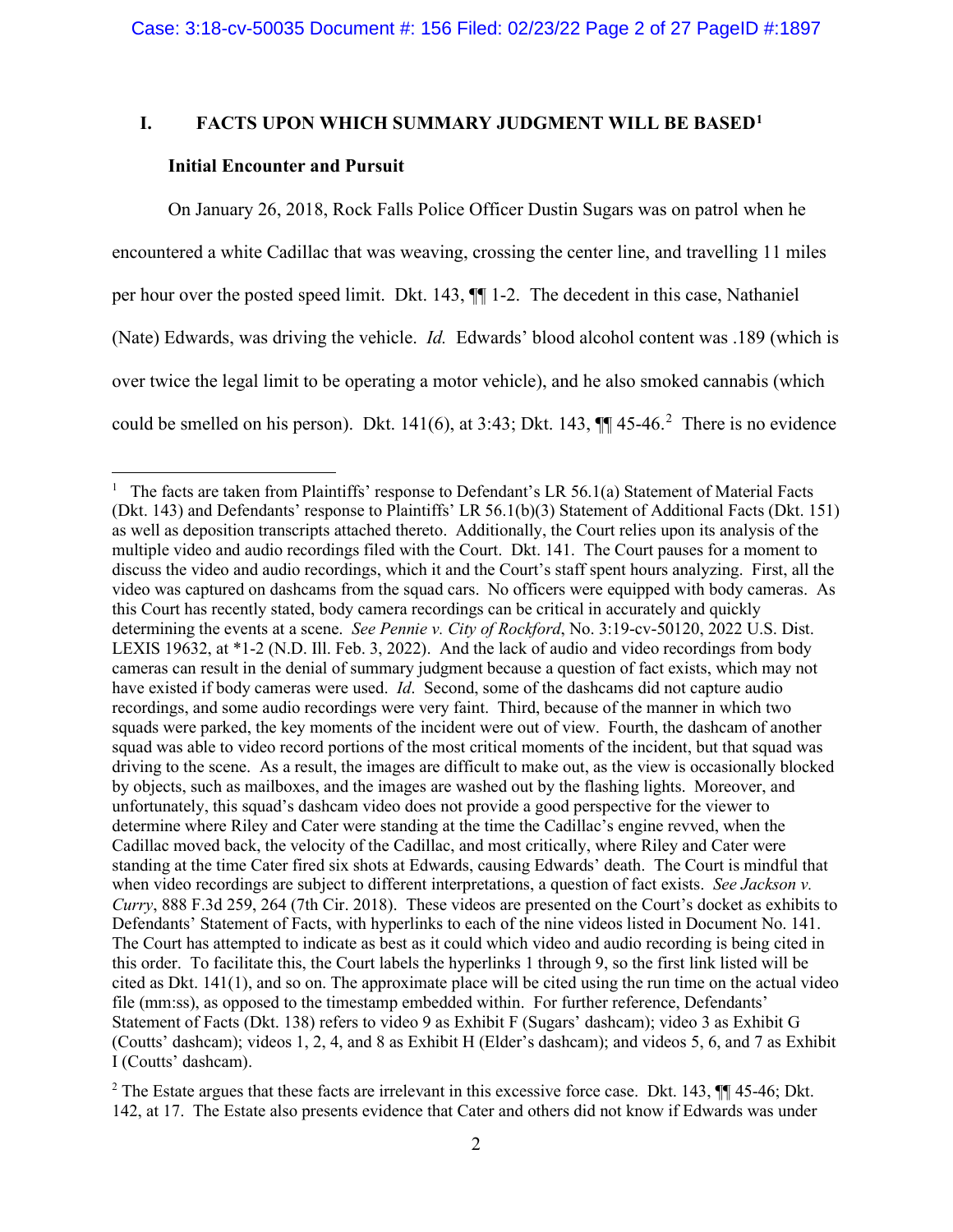#### Case: 3:18-cv-50035 Document #: 156 Filed: 02/23/22 Page 3 of 27 PageID #:1898

that Edwards was armed that night and no evidence that any law enforcement officer saw Edwards with a weapon that night. Dkt. 151, at 2, 7. Sugars followed Edwards for less than a mile, activated his lights, and called in the Cadillac's license plate. Dkt. 143, ¶ 3. Edwards did not immediately stop at that time. Indeed, the pursuit lasted several minutes. Dkt. 141(9), at 0:00-6:33. After Edwards failed to stop, Sugars radioed dispatch, seeking assistance. Dkt. 143, ¶ 4. Whiteside County Sheriff's Deputy Sean Coutts heard the call and responded to assist Sugars. Dkt. 143, ¶ 4. Rock Falls Sergeant Cater, who was providing field training with Probationary Officer Ethan Riley, likewise heard the call and went to assist Sugars. Dkt. 143, ¶¶ 4, 20.<sup>3</sup> Riley was a probationary officer but was driving Cater's squad car. Cater also activated his squad's lights. Dkt. 143, 14.

As Edwards began to drive through a residential neighborhood, he slowed the Cadillac substantially. Dkt. 143, ¶ 5; Dkt. 141(9), at 0:00-6:25. Edwards turned multiple times through the neighborhood. Dkt. 141(9), at 0:54-6:25. During this time, Edwards failed to stop at a stop

the influence at the time. Dkt. 151, ¶¶ 2-3. If a plaintiff's drug and alcohol use in an excessive force case is unknown to the officer, the evidence is generally inadmissible as to the level of force used. *Common v. City of Chicago*, 661 F.3d 940, 943-44 (7th Cir. 2011); *see also Hayes v. County of San Diego*, 736 F.3d 1223, 1232-33 (9th Cir. 2013). The Fourth Amendment requires an objective analysis, based on what law enforcement knew at the time. *Graham v. Connor*, 490 U.S. 386, 396 (1989); *Carmichael v. Village of Palatine*, 605 F.3d 451, 457 (7th Cir. 2010). But this does not mean this evidence is not relevant for other purposes, including supporting an officer's version of the events. *Palmquist v. Selvik*, 111 F.3d 1332, 1341-42 (7th Cir. 1997) (citing *Saladino v. Winkler*, 609 F.3d 1211, 1214 (7th Cir. 1979)). The Court finds this evidence admissible and relevant for that purpose. The Court also finds that the probative value is not substantially outweighed by the prejudicial effect. *Saladin*, 609 F.3d at 1214; *Casares v. Bernal*, 790 F. Supp. 2d 769, 785-86 (N.D. Ill. 2011). The Estate also objects that Edwards' toxicology information is being made public. Dkt. 143, ¶¶ 45-46. But any information that influences or underpins a court's decision must be made public. *Baxter Int'l Inc. v. Abbott Labs.*, 297 F.3d 544, 545 (7th Cir. 2014). Having said that, counsel is strongly reminded to comply with the Court's sealing and protective orders.

<sup>&</sup>lt;sup>3</sup> The Estate notes that Sugars, Coutts, and Cater knew each other and that Sugars considered Cater to be a friend. Dkt. 151, ¶¶ 9-10. Again, the Court does not understand the relevance of this evidence. A cynical person would think that it is an attempt to have the Court somehow discount their credibility. But, as the Estate admits, the Court cannot weigh witnesses' credibility at the summary judgment stage. Dkt. 142, at 2 (*citing Payne v. Pauley*, 337 F.3d 767, 770 (7th Cir. 2003)).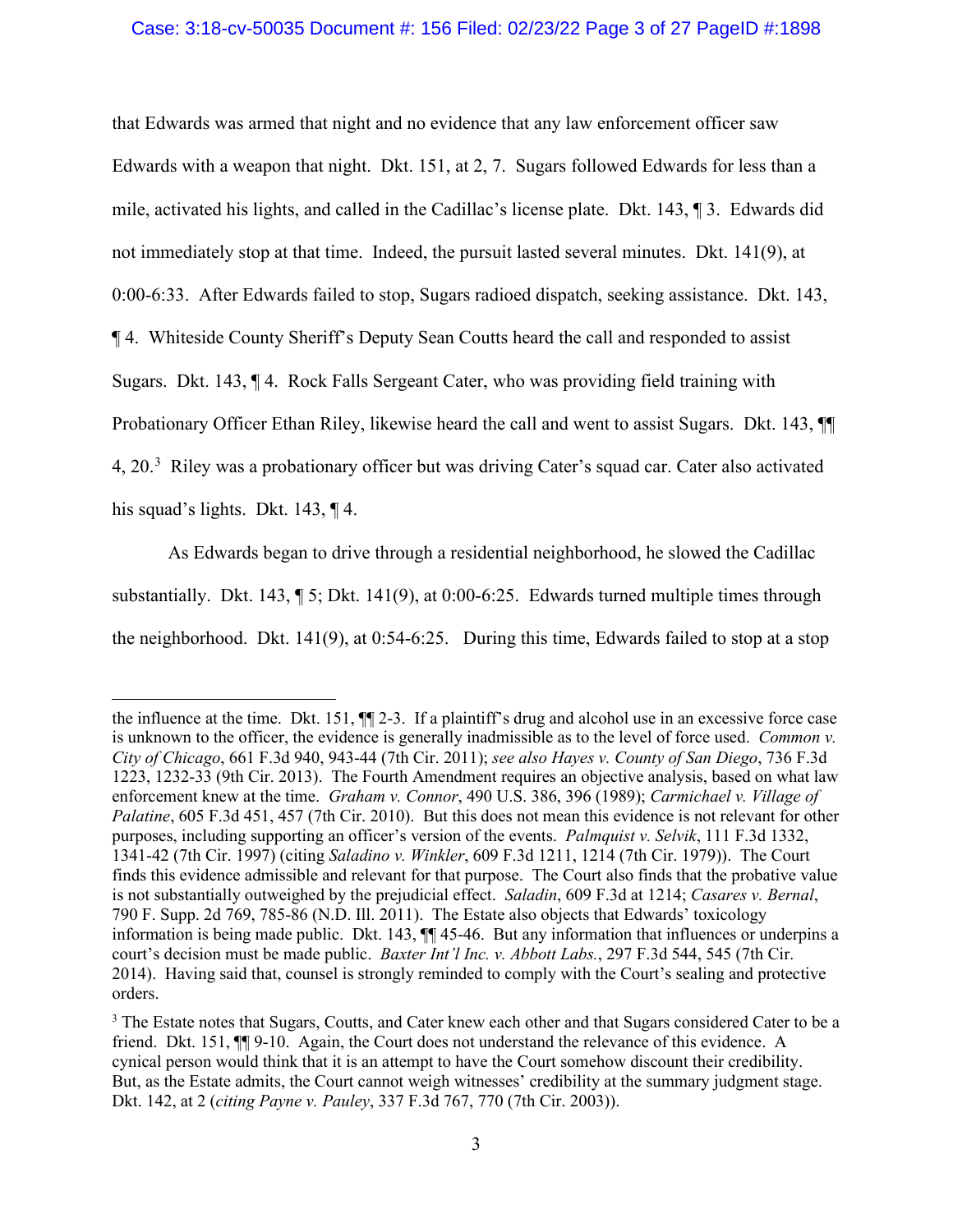sign. Dkt. 143, ¶ 5. While Sugars followed Edwards, who still would not stop, Riley positioned the squad across the street so as to block Edwards. Dkt. 143, ¶ 5; Dkt. 141(9), at 4:35. Instead of stopping, Edwards left the roadway and slowly drove around Cater's squad. Dkt. 143, ¶ 5; Dkt. 141(9), at 5:02; Dkt. 141(3), at 2:08. By driving off the roadway, Edwards was able to avoid striking Cater's squad. Dkt. 143, ¶ 5; Dkt. 141(3), at 2:08. Sugars continued to follow Edwards. Dkt. 141(9), at 5:02-6:25; Dkt. 141(3), at 2:08-3:35.

Then Sugars' squad passed Edwards' vehicle and cut in front of him to block it. Dkt. 141(3), at 2:41; Dkt. 141(9), at 5:35. This was the second attempt to physically block Edwards' vehicle. Edwards then slowly swerved to the left, again leaving the roadway, and drove around this squad. Dkt. 141(3), at 2:41; Dkt. 141(9), at 5:35. Edwards eventually slowed his vehicle substantially to "like ten miles an hour" in front of 1340 Franklin. Dkt. 151, ¶ 12; Dkt. 143, ¶ 5; Dkt. 141(9), at 6:07. Edwards' girlfriend, Carli Fischbach, resided at this address. Dkt. 151, ¶ 29. She had been talking to Edwards on his mobile phone during at least portions of the time the police were following Edwards. Dkt. 151,  $\P$  2, 29.<sup>4</sup> Edwards momentarily stopped on Franklin before he turned into the driveway at 1340 Franklin. Dkt. 141(9), at 6:13. Edwards then drove into the driveway, during which time the right rear wheel went off the driveway. Dkt. 141(3), at 3:33. Another vehicle was already parked on the left side of the driveway. Dkt. 141(3), at 3:25;

<sup>4</sup> The Estate repeatedly notes that Edwards was African-American (using the term "Black") and that Carlie Fischbach, Edwards' girlfriend, was "Caucasian" or "White". Dkt. 142, at 1, 15-16; Dkt. 151, ¶¶ 16, 29. The Court is confused why this information is highlighted in this Fourth Amendment case. *See Scott v. Edinburg*, 346 F.3d 752, 756 (7h Cir. 2003) (under Fourth Amendment, officers' motives are irrelevant); *see also Whren v. United States*, 517 U.S. 806, 813 (1996) ("subjective intent alone . . . does not make otherwise lawful conduct illegal or unconstitutional") (internal quotes omitted). Moreover, no Equal Protection claim exists in this case. And even if there were an Equal Protection claim, this evidence would be irrelevant. *Ford v. Wilson*, 90 F.3d 245, 248-49 (7th Cir. 1996). The Court is even more confused as to the possible relevance of Fischbach's race.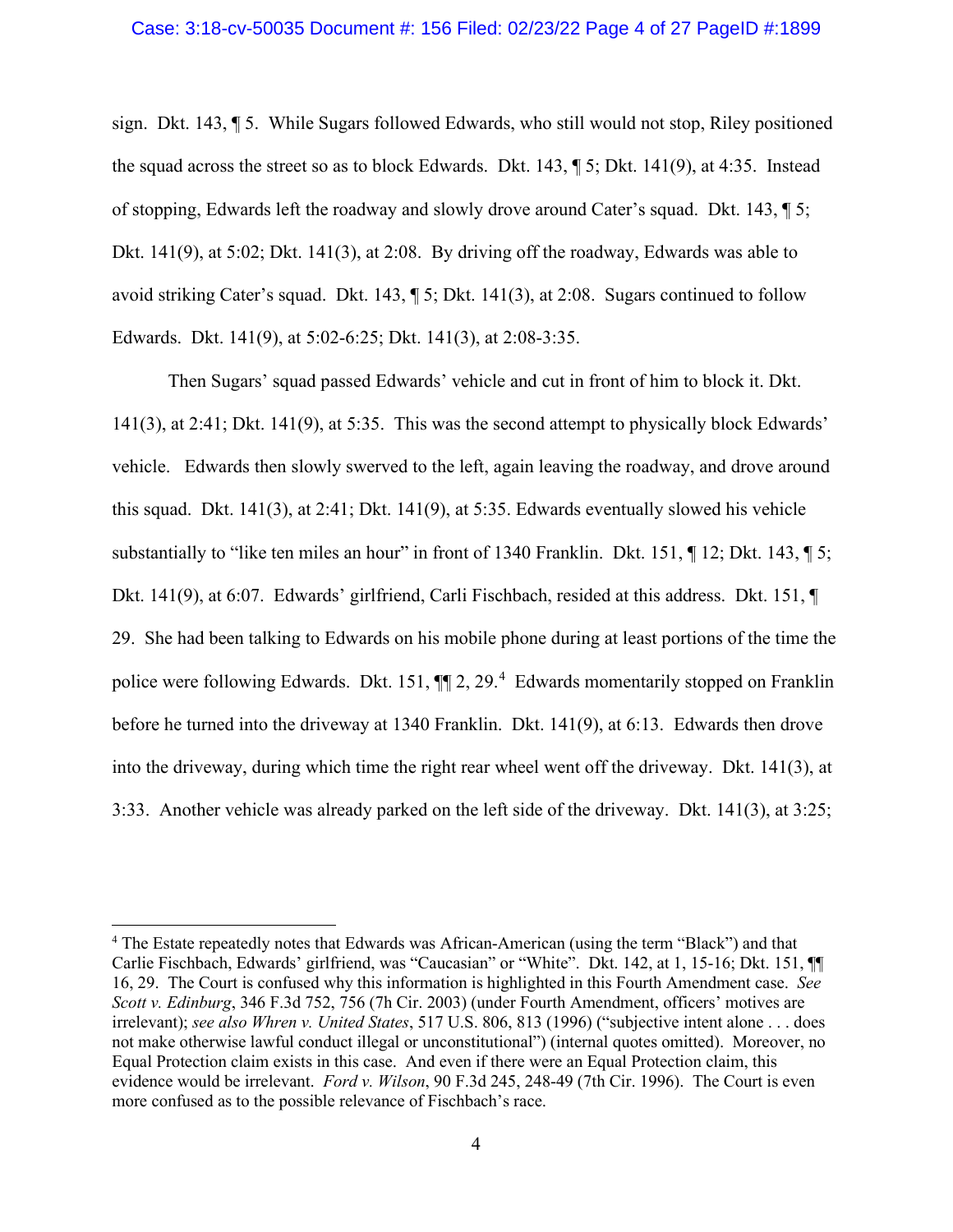#### Case: 3:18-cv-50035 Document #: 156 Filed: 02/23/22 Page 5 of 27 PageID #:1900

Dkt. 141(9), at 6:20. This vehicle was a larger sedan and appeared to be either white or silver. Dkt. 141(9), at 6:30.

Deputy Coutts believed that this was a dangerous situation. He thought it was a high-risk traffic stop.<sup>5</sup> Dkt. 138-4, at 91:9-12, 102:11-13. While following Edwards, Cater did not conduct a license plate check on Edwards' Cadillac, correctly believing that Sugars had already done so. Dkt. 151, ¶ 33. Neither Cater nor Riley knew if the Cadillac was stolen or whether Edwards knew anybody at 1340 Franklin. Dkt. 143, ¶ 21.

### **Stopping at 1340 Franklin**

After Edwards drove slowly into the driveway of 1340 Franklin, he parked the Cadillac, but the engine was still running. Dkt. 143, ¶ 6. The Cadillac's doors and windows were closed. On foot, Sugars approached Edwards' vehicle with his weapon drawn. Dkt. 143, ¶ 8; Dkt. 141(3), at 3:40; Dkt. 141(9), at 6:33. Both Sugars and Cater thought that Edwards might attempt to flee the Cadillac, running into the residence or through the backyard. Dkt. 143, ¶¶ 8, 23. When Edwards parked, Fischbach walked out of her house, but she was instructed to go back into the residence, which she did. Dkt. 151, ¶ 30; Dkt. 143, ¶ 9.

Riley and Cater left their squad and quickly approached the parked Cadillac in the driveway. Dkt. 143, ¶ 21; Dkt. 141(3), at 3:39. In fact, Cater jumped out of the squad before it was fully stopped. Dkt. 141(3), at 3:40. The Cadillac's engine was still running. Dkt. 138-2, at

<sup>&</sup>lt;sup>5</sup> The Estate argues that the Court should not consider Coutts' deposition testimony on this point because it was based on leading questions, citing *Wilson v. Frito-Lay N. Am., Inc.*, 260 F. Supp. 3d 1202, 1210-11 (N.D. Cal. 2017). Dkt. 143, ¶ 7. The Court rejects this argument for at least three reasons. First, the questions were *not* leading, as they did not suggest an answer. *Leading Question*, Black's Law Dictionary (9th ed. 2009). Second, there was no objection to the questions as leading (which is also good evidence that they weren't), so any objection is now waived. Fed. R. Civ. P. 32(d)(3)(B)(i). Third, after reviewing the various recordings, no reasonable person could argue this was not a serious, dangerous situation. *See* Dkt. 141.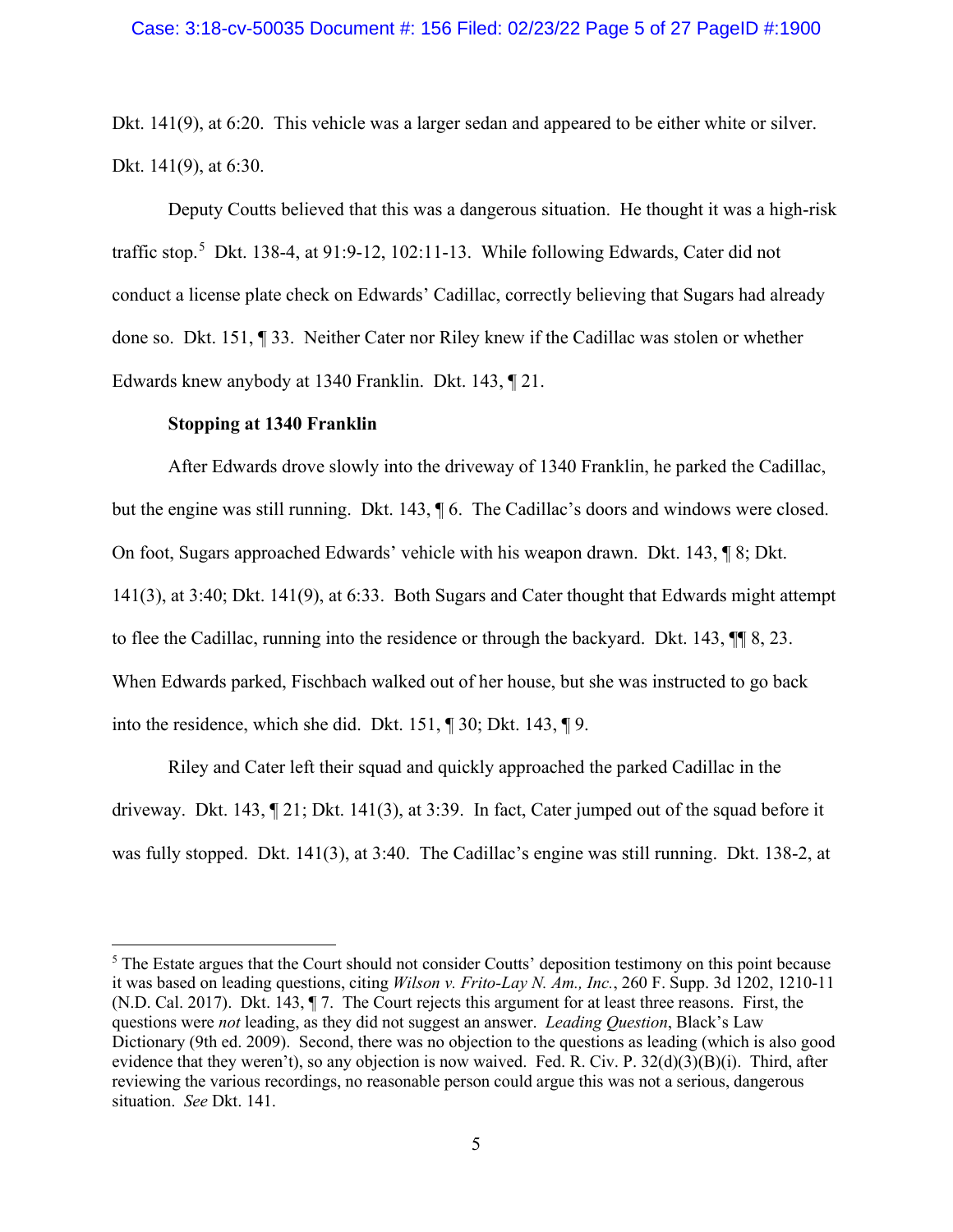82:24-83:2. When Cater initially exited his squad, he did not have his weapon drawn. Dkt. 143,  $\P$  22.

# **Officers' Confrontation with Edwards Out of Cameras' View**

It is important to understand that the facts described in the next few paragraphs occurred out of view from nearly all the dashcams' views because the squads faced either in the direction of Franklin or only slightly angled toward the driveway at 1340 Franklin. There is one 23 minute video recording of the full incident, but due to its position angled away from the Cadillac, it does not capture all the events and it is difficult to make out.<sup>6</sup>

# **Officers' Approach of Cadillac**

As the officers approached Edwards' vehicle, they were yelling, "Get out of the car!" "Open the door!". Dkt. 141(3), at 3:52. The commands were sometimes contradictory; these included "Don't move!", "Get out!" and "Get away from the car!" Dkt. 141(9), at 6:30-7:00. Cater yelled, "Don't move, shithead! Do not move!" Dkt. 141(9), at 6:42. Initially, according to Riley, Cater was behind the rear portion of the Cadillac. Dkt. 138-3, at 114:20-115:2. Cater must have moved back further because he testified that he drew his weapon when he moved

<sup>&</sup>lt;sup>6</sup> Four copies of a video recording that captures some portions of the critical moments leading to and including the shooting. Dkts.  $141(1)$ ,  $141(2)$ ,  $141(4)$ ,  $141(8)$ . These are four versions of the same recording. One video begins approximately 40 seconds before the others and runs just over three minutes beyond the others. Dkt. 141(8). All four recordings are from the same vehicle: three are split screen, one is not. None have audio. The recording captured possesses a point a view of a squad turning onto Franklin. Two vehicles are in the driveway and three squads are parked in the street. As the squad approaches, a viewer can see a person standing toward the rear passenger side of the vehicle closest to the camera and another person near the front passenger side of the vehicle. The vehicle in the driveway goes backwards, but some of that view is blocked by a mailbox as the squad comes to the scene. The vehicle then comes to a stop and remains stationary the remainder of the video. Then a person (probably Cater) can be seen adjacent to the rear passenger door, and another officer (probably Riley) comes around the back of the vehicle, possibly from behind the other parked vehicle in the driveway. The person at the rear passenger door of the vehicle (again, probably Cater) then takes a few steps back toward the rear windshield of the now stationary vehicle but does not go past the trunk area. Maddeningly, this video recording does not capture precisely where Cater and Riley were located at the time Cater shot Edwards. And because there is no audio, it is impossible to tell when the shots were fired in this sequence.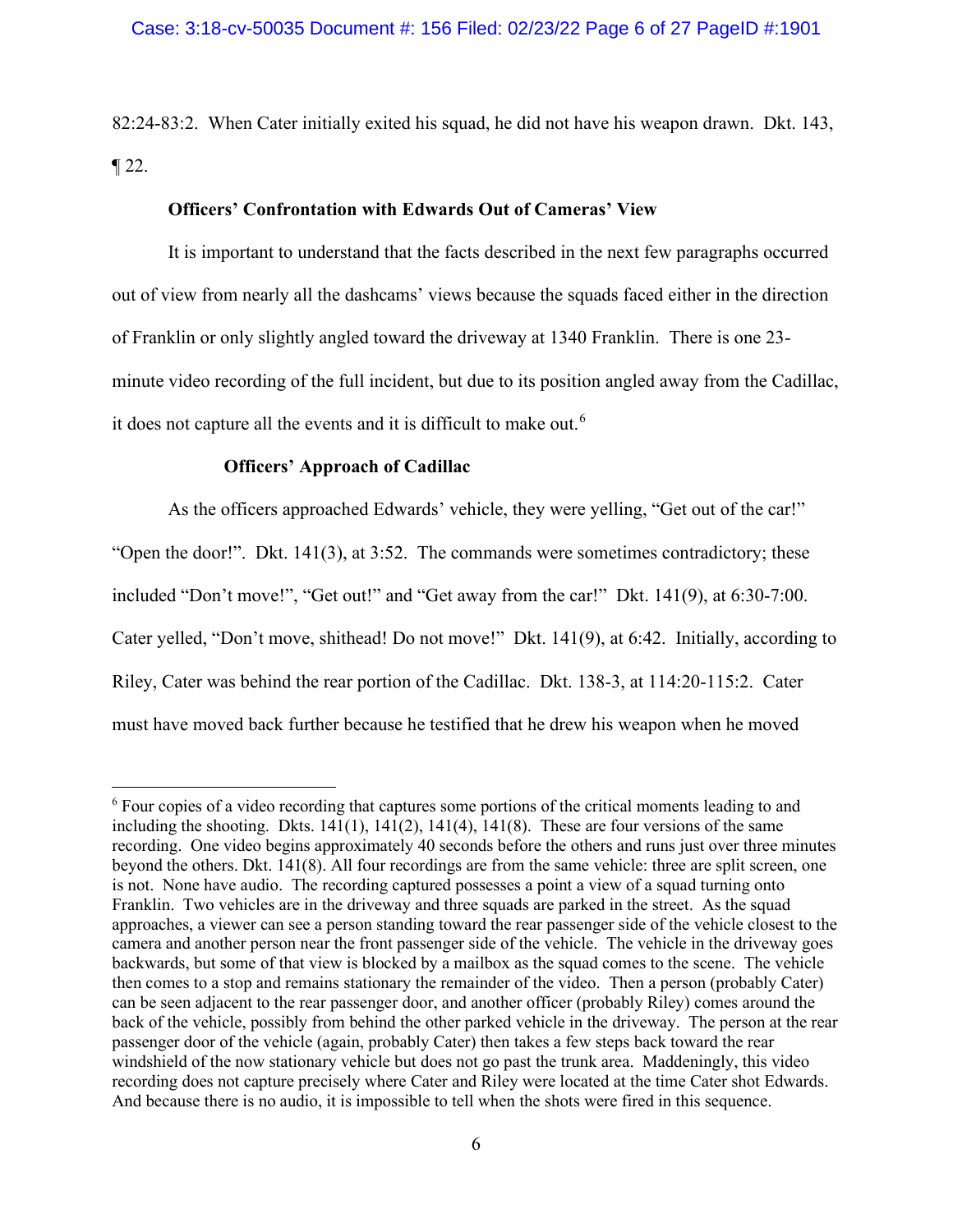#### Case: 3:18-cv-50035 Document #: 156 Filed: 02/23/22 Page 7 of 27 PageID #:1902

toward the rear of the Cadillac. Dkt. 143, ¶¶ 22-23. Then the commands became more consistent, such as "Open the door!" and "Open now!" Dkt. 141(3), at 3:58. Sugars approached the Cadillac's driver's side window while Edwards was seated in the driver's seat. Sugars was pointing his weapon at Edwards through the closed driver's side window. Dkt. 138-1, at 43:15- 18, 45:21-24. In response, Edwards placed his head against the inside of the window where the barrel of the weapon was pointing. Dkt. 138-1, at 70:5-71:6. More yelling followed: "Get out of the car!" and "Open the door!" Dkt. 141(9), at 6:47. Edwards yelled back as well, saying "Fuck you!" Dkt. 138-1, at 53:5-9; Dkt. 141(9), at 6:48. An officer responded, "That's it!" and "Open the door!" Dkt. 141(9), at 6:54. Edwards is then warned: "You're gonna get shot!" Dkt. 141(9), at 6:55; Dkt. 138-3, at 96:1-12. Edwards' slurred response was "Fuck you, bitch! Fuck you." Dkt. 141(9), at 6:57. The Cadillac is stationary at this point. Dkt. 138-3, at 96:13-16. During this brief time, Sugars holstered his weapon so he could use his flashlight to break the driver's side window. Dkt. 143, ¶ 8. Sugars' attempt to break the window with the flashlight failed so he requested a baton, at which time he drew his weapon again. Dkt. 143,  $\P$  8, 11-13. Cater threw his baton to Sugars but it bounced off the Cadillac's roof and fell to the ground, near the left front tire. Dkt. 143, ¶ 16. Sugars then re-holstered his weapon for a second time and bent down to pick up the baton, which he intended to use to break the window. Dkt. 143, ¶¶ 13, 17. Riley was toward the rear of the Cadillac between it and the other vehicle in the driveway. Dkt. 138-3, at 106:5-15; Dkt. 138-2, at 85:1-7. At this moment, the Cadillac was in reverse but was *not* moving backwards. Dkt. 138-3, at 96:4-20.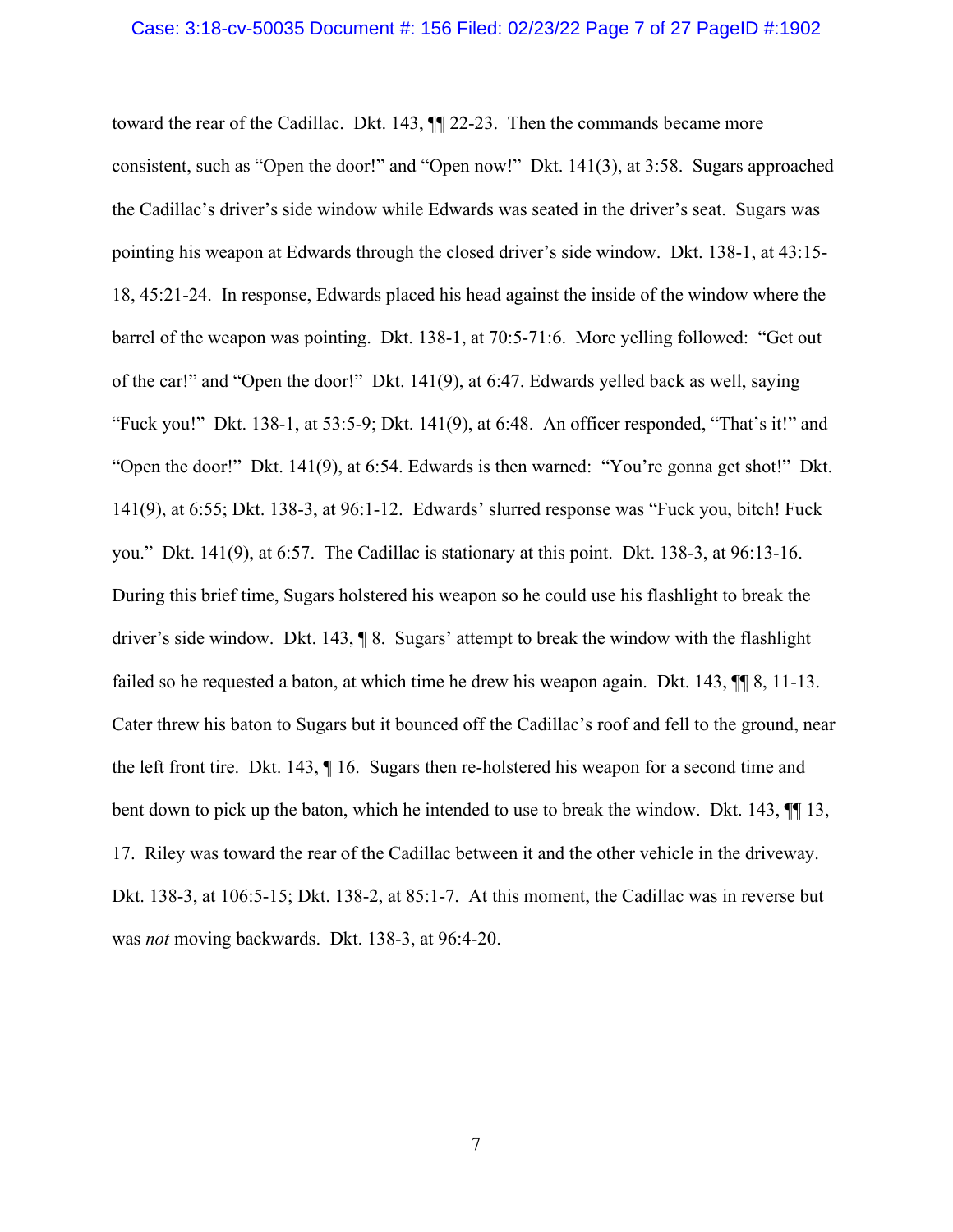### **Physical Locations of People**

The events accelerated even more but simultaneously become more muddled. The Cadillac's engine revved.<sup>7</sup> At least one officer yelled, "Do not back up!" Dkt. 141(3), at 4:06. That much is clear. But less clear are some people's actions and very unclear are some people's physical locations.

It is critical to attempt to establish the locations of various people at this time using all available admissible evidence. The locations of four people are undisputed.

- Fischbach was in her house or on her front porch. Dkt. 138-1, at 36:11-12, 39:3-14; Dkt. 138-4, at 51:10-13.
- Edwards was in the driver's seat of the Cadillac, parked in the driveway next to the other vehicle; the vehicle's engine was running. Dkt. 141(9), at 6:28; Dkt. 143, ¶ 6; Dkt. 138-4, at 49:4-7.
- Sugars was toward the left front of the Cadillac, by the driver's side window or left front quarter panel, and not in the path of the Cadillac. Dkt. 151, ¶ 34. He was bending down to pick up the baton. Dkt. 138-2, at 85:22-86:7.
- Coutts was either off to the side of the Cadillac or back in the roadway behind the squads, but regardless he was not in the Cadillac's path. Dkt. 151, ¶ 35; Dkt. 138- 3, at 100:12-24; Dkt. 138-4, at 61:17-62:13.

<sup>&</sup>lt;sup>7</sup> The parties dispute whether Edwards' Cadillac's engine revved, citing to conflicting deposition testimony. Dkt. 143, ¶ 42. But the recordings that captured the audio of the events establish beyond doubt that the engine revved. Dkt. 141(9), at 7:11; Dkt. 141(3), at 4:16. *Scott v. Harris*, 550 U.S. 372, 378-81 (2007); *Horton v. Pobjecky*, 883 F.3d 941, 944 (7th Cir. 2018) (although facts and inferences normally are drawn in favor of nonmovant, when video footage clearly contradicts nonmovant's claims, the court considers the video without favoring the nonmovant). There is no genuine dispute that the Cadillac's engine revved, so the Court finds that it did.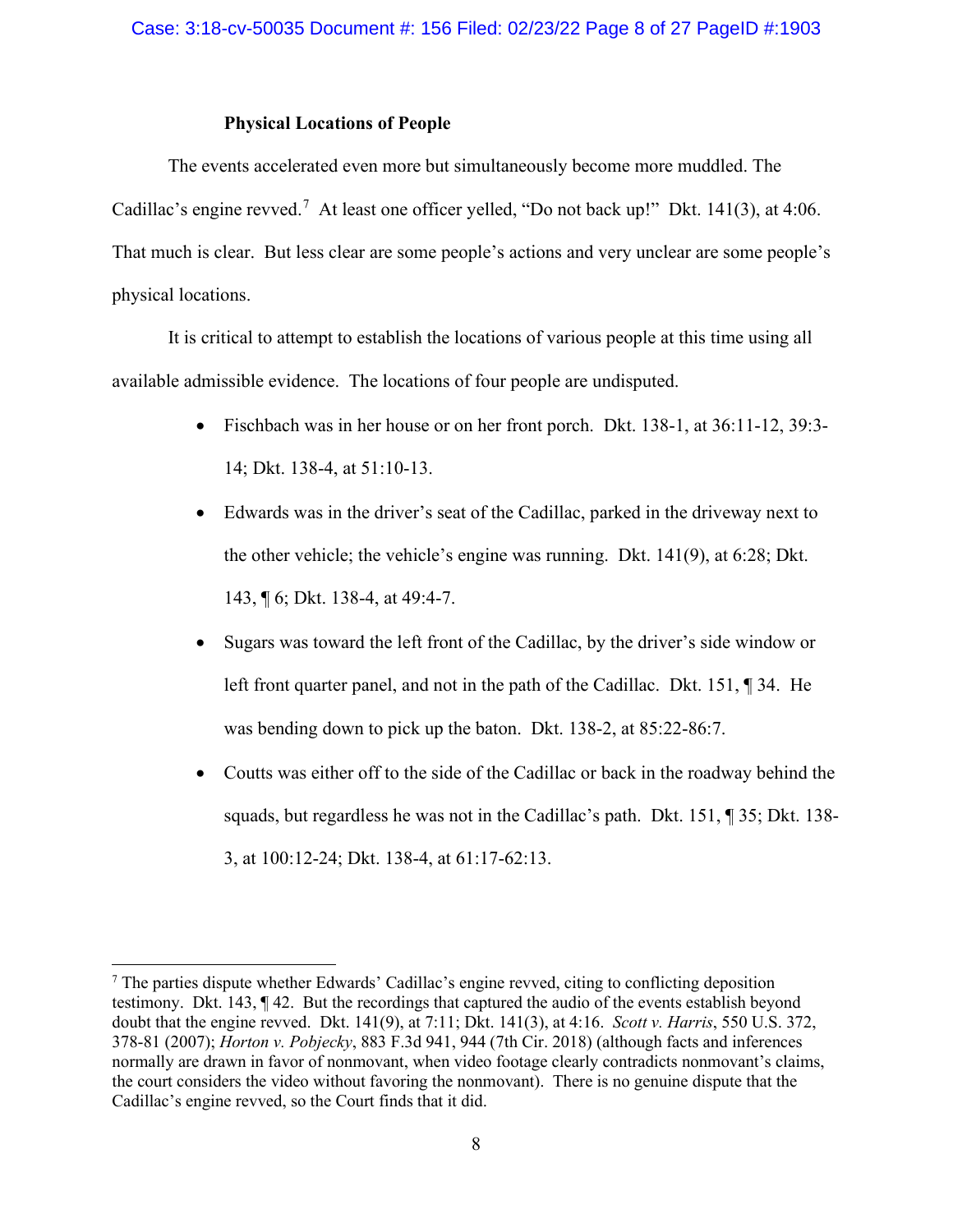#### Case: 3:18-cv-50035 Document #: 156 Filed: 02/23/22 Page 9 of 27 PageID #:1904

Cater's deposition testimony placed himself and Riley at the following locations when he first shot Edwards, during the shooting and when the final shot was fired. After Cater realized Edwards was not going to leave the Cadillac, he moved toward the rear of that vehicle and drew his weapon. Dkt. 143,  $\parallel$  23. Cater was standing "at the rear passenger door of the vehicle" with his weapon drawn, looking at the driver. Dkt. 138-2, at 107:16-20. According to Cater, at the time of his first shot, he was in or near the grass, off of the driveway. Dkt. 138-2, at 70:12- 71:14, p. 69 (Dep. Ex. 5); 72:1-15, p. 68 (Dep. Ex. 4). When the first shot was fired, Cater was less than a foot away but not in contact with the Cadillac. Dkt. 138-2, at 73:15-8, 74:10-13, 80:11-15. Cater was by the rear taillight, and his "muzzle probably was 8 to 10 inches from the [rear passenger] window." Dkt. 138-2, at 74:1-8, 107:16-23. And according to Cater, when he first shot Edwards, Riley was to Cater's left and behind, within a step or about an arm's length away. Dkt. 138-2, at 85:1-17. As Cater shot Edwards in quick succession, he backpedaled to his right into a grassy area. Dkt. 138-2, at 73:2-4, 75:16-21. No obstructions existed in this area; it was open; and nothing physically prevented Cater from moving to the right. Dkt. 138-2, at 75:22-76:4, 32. Cater moved back and to his right. Dkt. 138-2, at 72:20-73:4. Cater did not know how many steps he took and couldn't provide an estimate as to how far away he was from the Cadillac. Dkt. 138-2, at 80:5-21. According to Cater, while he was firing, Riley was backpedaling too. Dkt. 138-2, at 85:11-12.

Riley's deposition testimony placed himself and Cater at the following locations immediately before the shots were fired, when Cater first shot Edwards and when the final shot was fired. Moments before the shots were fired, Riley was between the Cadillac and the other vehicle, toward the rear of the Cadillac. Dkt. 138-3, at 41:22-42:5, 106:5-15. Riley had "canted [him]self a bit to make [him]self better able to move" if Edwards backed up. Dkt. 138-3, at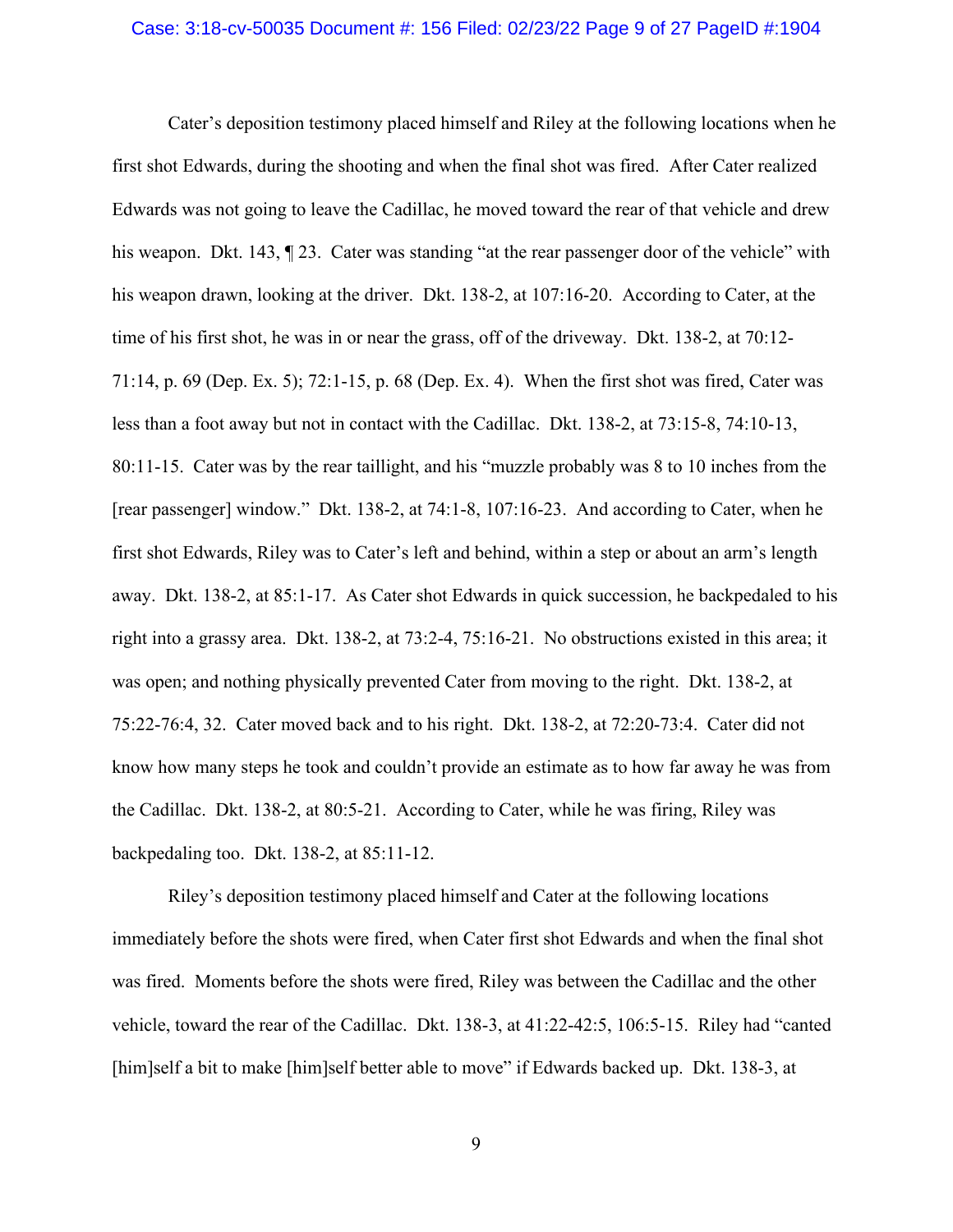#### Case: 3:18-cv-50035 Document #: 156 Filed: 02/23/22 Page 10 of 27 PageID #:1905

97:12-20. He had "moved . . . a little further from the side of the vehicle," so that he could move while also maintaining "a good line of sight on [Edwards]." Dkt. 138-3, at 96:23-97:8. Riley did not know where Cater was located. Dkt. 138-3, at 114:16-21. When Cater fired his first shot at Edwards, Riley described himself as "moving left," "exiting the rear path of the vehicle." Dkt. 138-3, at 107:4-8, 108:17-21. Riley was *not* in contact with the Cadillac when the first shot was fired and could not state with certainty how far he was from the Cadillac at the time. Dkt. 138-3, at 108:22-109:11. The video clearly shows Riley moving down the driveway on the far side of the parked vehicle as the shots were fired. Dkt. 141(9), at 7:12-7:18.

Comparing Cater and Riley's deposition testimony establishes conflicts as to their respective locations. At the time Cater first shoots Edwards, according to Cater, Riley is within arm's length, about three feet to Cater's left. In contrast, Riley places himself much further to Cater's left toward the left side of the Cadillac. Riley's testimony is corroborated by the video recording showing his movement after Cater shoots Edwards.

#### **The Cadillac Moves Backwards But When and How Fast**

There is no dispute that the Cadillac moved backwards. But there is much dispute as to when the Cadillac started moving backwards—whether it moved before or after the shots. And the velocity of the Cadillac as it moved backwards is hotly contested.

The record contains evidence that Cater did not shoot until *after* the engine revved and the Cadillac started moving backwards. Dkt. 138-3, at 109:12-20. ("I heard the shot shortly after the vehicle started moving in reverse."); (the shot was a "split second" after the Cadillac moved). However, critically, the record also contains evidence that the Cadillac was *not* moving backwards at all when Cater shot Edwards. Dkt. 138-8, at 31:2-24 ("Q: Did you see the Cadillac move at all before you heard the shots? A: No, not that I can remember."). Again, no video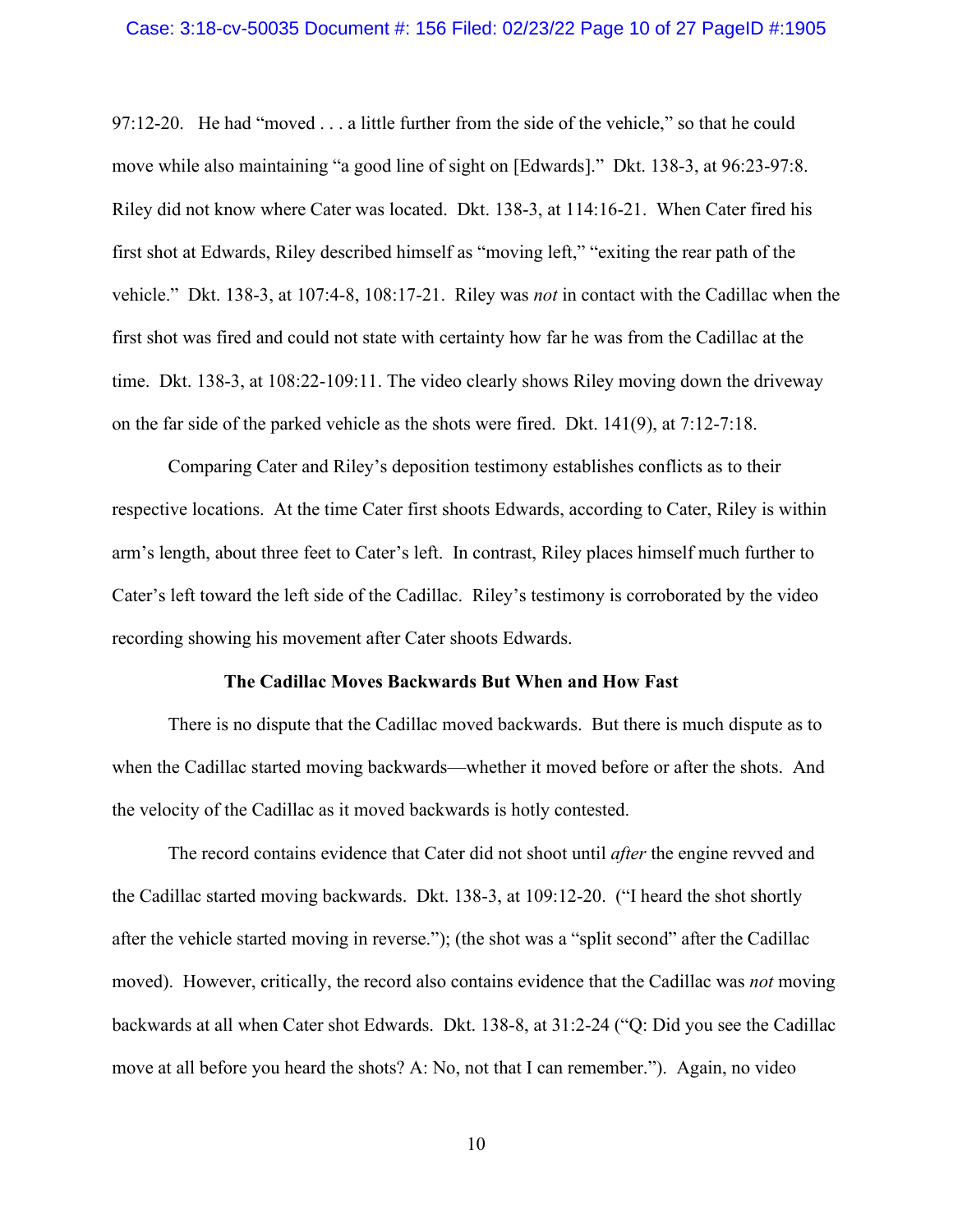#### Case: 3:18-cv-50035 Document #: 156 Filed: 02/23/22 Page 11 of 27 PageID #:1906

recordings capture this moment; the videos that show the whole driveway do not have audio, and the ones that have audio only show the Cadillac coming to a stop, not its initial movement.

The witnesses' testimonies as to the velocity of the Cadillac vary. $8$  According to Cater, he couldn't say if the Cadillac was accelerating and couldn't provide a rate or pace but believed it was not a slow pace. Dkt. 138-2, at 81:15-82:13. Riley likewise could not provide an estimate of the "speed of the vehicle" but characterized it as moving in reserve at a "rapid pace." Dkt. 138-3, at 119:1-16. Other witnesses' estimates were all over the lot.<sup>9</sup> At least one witness testified that the Cadillac "moved pretty quickly backwards." Dkt. 138-12, at 30:22-24. Another witness similarly testified that Edwards "aggressively hit the gas" and "accelerate[d] backwards." Dkt. 138-7, at 22:3-14, 28:14-17, 58:9-23. However, in contrast, yet another witness testified that the Cadillac "just kind of slowly creeped back and it just stopped by itself." Dkt. 138-6, at 36:2-10, 41:12-23. And, most importantly, one witness testified that the Cadillac did not "move at all before [she] heard the shots." Dkt. 138-8, at 31:2-24. Again, the Court must view the facts and reasonable inferences from those facts in the light most favorable to the Estate. This means the Court must accept the testimony that the Cadillac did not move before the shots. This critical fact drives nearly the entire analysis in this case.

<sup>8</sup> The velocity of a vehicle is subject to lay opinion testimony. *United States v. Conn*, 297 F.3d 548, 554 n.2 (7th Cir. 2002).

<sup>9</sup> Not surprisingly, some witnesses vacillated on their estimates depending on the question. Dkt. 138-12, at 61:2-10 (vehicle started "super slow" but then "it sped up"); Dkt. 138-11, at 32:13-15 ("Q: And how fast did it move backwards? A: Not that I recall. I'm not sure. I'd say maybe 5 miles an hour."); Dkt. 138-10, at 49:17-21 ("I wouldn't agree with the 'slow fashion.' I don't think it went fast, but I mean, I was too far away to see how fast it went back.").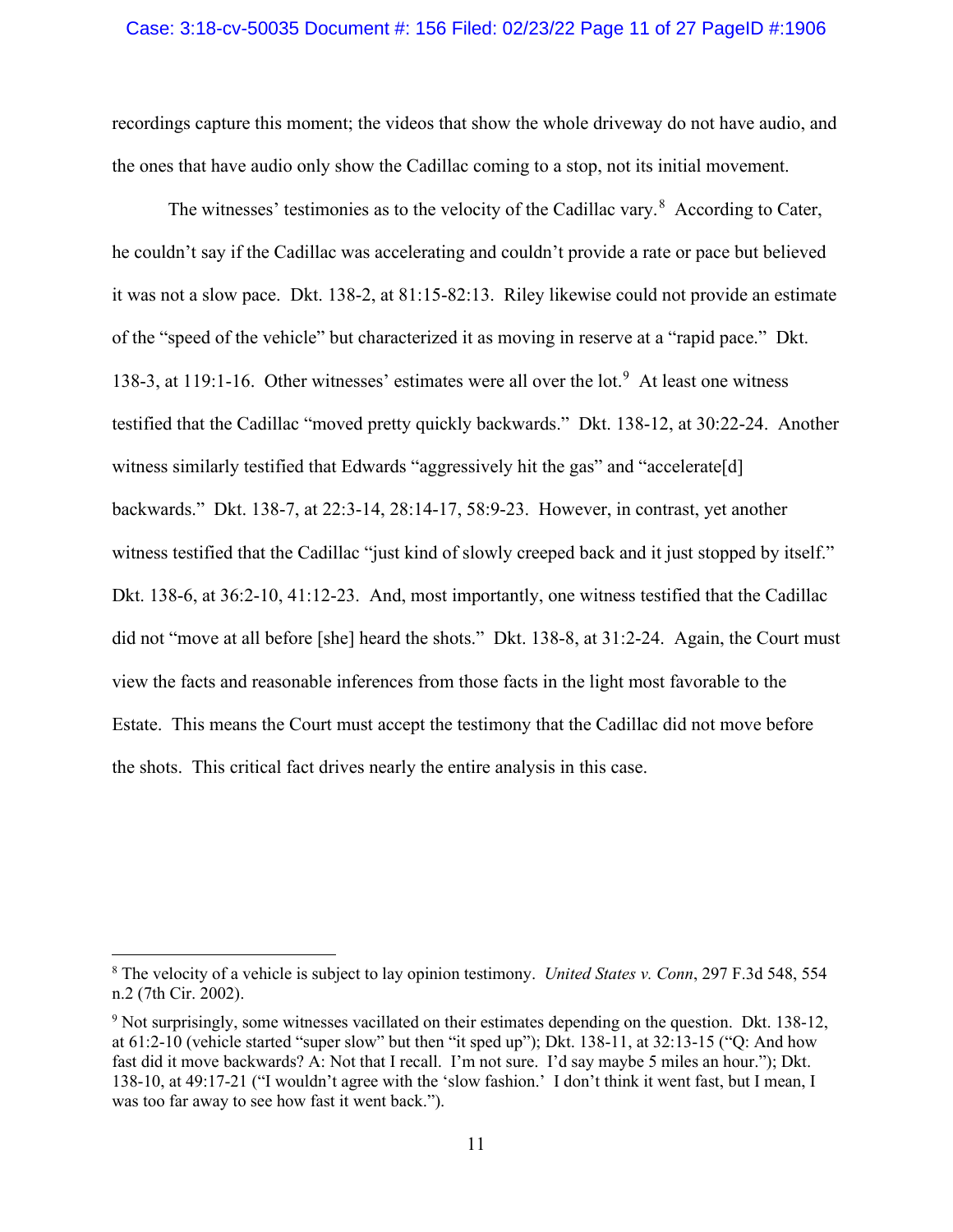### **Cater Shoots Edwards**

Cater fired six shots at Edwards, with five striking Edwards.<sup>10</sup> Dkt. 151,  $\parallel$  25. Cater's shots were in rapid succession, occurring over a few seconds. Dkt. 141(9), at 7:11-7:14; Dkt. 141(3), at 4:17-4:20; Dkt. 138-3, at 107:12-20, 108:9-11; Dkt. 138-2, at 80:1-4. After being shot, Edwards grabbed at his chest and indicated he was in pain. Dkt. 143, ¶¶ 35-38. After Cater shot Edwards, Cater yelled, "Show me your hands!" Dkt. 141(3), at 4:27; Dkt. 138-2, at 107:8-19. Because the Cadillac moved backward, Cater was at the rear passenger door of the Cadillac then. Dkt. 138-2, at 107:16-20. From the time Edwards drove into the driveway until Cater fired the first shot, about 45 seconds elapsed. Dkt. 143, ¶ 34.

The Cadillac moved backwards less than a car length—or around 10 feet—before it stopped. Dkt. 138-3, at 119:17-21; Dkt. 138-1, at 67:2-23. Edwards' Cadillac did *not* strike Cater.<sup>11</sup> Although Riley did not know how the Cadillac stopped, Cater testified that after Edwards was shot, Edwards applied the brake and put the vehicle in park. Dkt. 138-2, at 76:24- 79:21; Dkt. 138-3, at 110:17-111:2.

 $10$  The Estate submitted a Rock Falls Police Department policy, titled "Shooting At Or From Moving" Vehicles," that discourages officers from firing their weapons into moving vehicles. Dkt. 151, ¶ 28. The Court does not consider this policy in determining the reasonableness of Cater's actions under the Fourth Amendment. *Collins v. Univ. Park*, No. 16-CV-2944, 2018 U.S. Dist. LEXIS 240548, at \*2-3 (N.D. Ill. Sept. 25, 2018); *Brinkley v. Santiago*, No. 11-CV-6282, 2013 U.S. Dist. LEXIS 96551, at \*14 (N.D. Ill. Jul. 11, 2013) (collecting cases); *Bruce v. City of Chicago*, No. 9-CV-4837, 2011 U.S. Dist. LEXIS 83421, at \*6 (N.D. Ill. Jul. 29, 2011). In fact, the Seventh Circuit has already rejected a similar attempt to use an alleged violation of a similar police policy to establish a Fourth Amendment violation. *See Scott v. Edinburg*, 346 F.3d 752, 760 (7th Cir. 2003).

<sup>&</sup>lt;sup>11</sup> The parties dispute whether Edwards struck Cater with the Cadillac. Dkt. 143,  $\sim$  27. Defendants presented at least one witness' testimony that the Cadillac hit Cater. *Id*. But Cater himself testified that he could not recall being struck by the Cadillac; other occurrence witnesses testified Cater was not struck, and there were no medical records presenting any injury. *Id*. None of the videos capture this moment. Because the Court must view the evidence in the light most favorable to the Estate, for purposes of this motion, Edwards did not strike Cater with the Cadillac.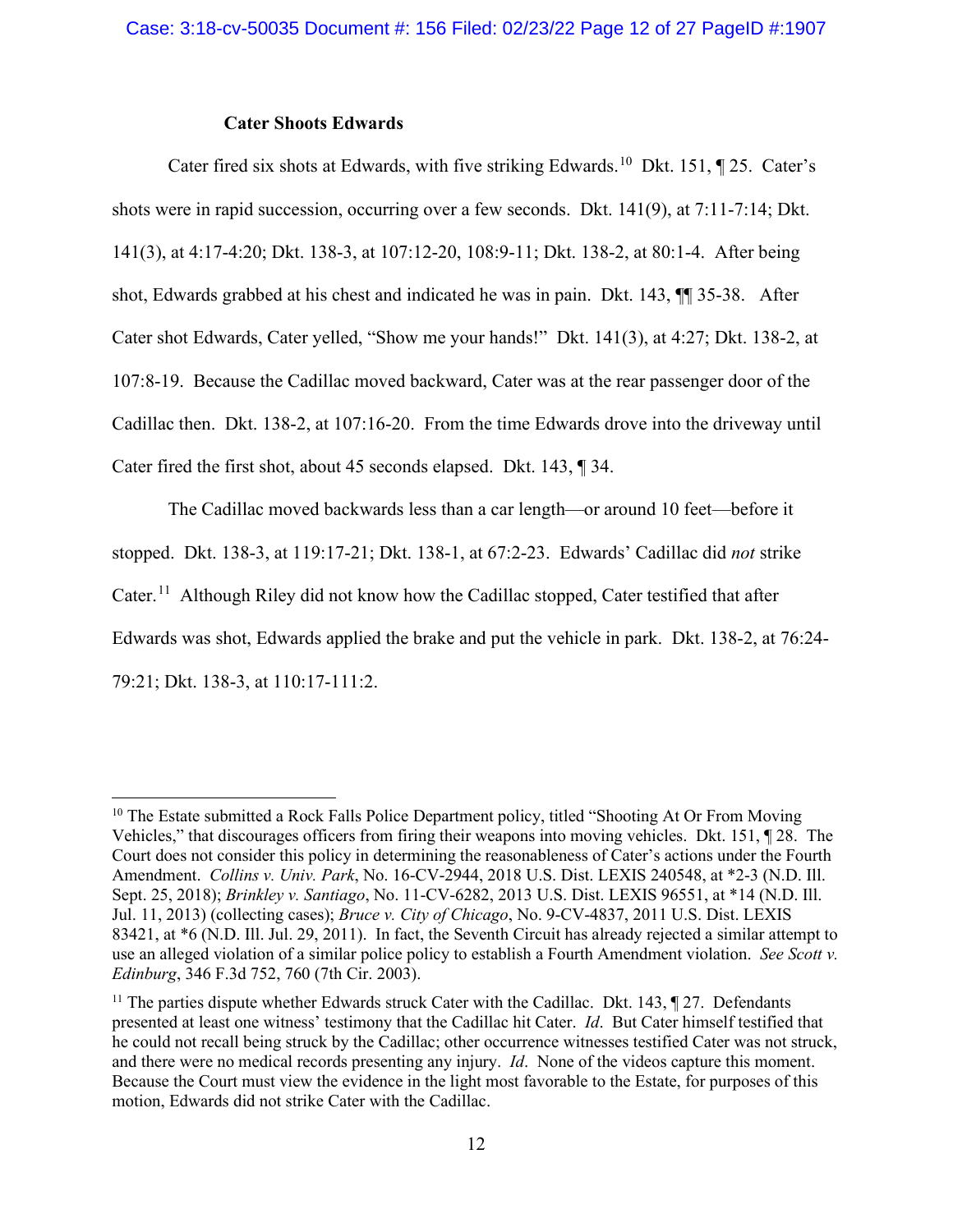## **Post-Shooting Events Captured on Camera**

The following facts include events that are visible in the dashcam's view as captured by the recordings.

After Edwards was shot and the Cadillac stopped moving, Whiteside County Deputy Rollie Elder (who arrived at the scene) entered the vehicle on the passenger side and turned the key to shut off the engine. Dkt. 141(6), at 0:45; Dkt. 138-5, at 38:2-15. Elder did not know if he put the Cadillac in park. Dkt. 138-5, at 38:6-12. Elder and Sugars then pulled Edwards from the Cadillac. Dkt. 141(9), at 9:19-9:24. Dkt. 143, ¶ 36. At this point, two minutes had elapsed since Cater's sixth and final shot was fired. Dkt. 141(9), at 7:11-9:19. Witnesses on the scene at that time testified that Edwards did not speak, struggled to breathe, and gasped for air with short irregular breaths. Dkt. 143, ¶¶ 36, 38-39. Both Coutts and Riley ran to their respective squads cars to obtain first aid kits. Dkt. 141(6), at 0:51-1:20 (split screen shows Riley on the left and Coutts on the right); Dkt. 143, ¶ 38; Dkt. 138-4, at 98:9-17; Dkt. 138-5, at 39:21-40:12. Officers at the scene, including Elder, then began chest compressions, attached an AED, and administered medical aid. Dkt. 141(9), at 9:43; Dkt. 143, ¶ 37. At least one officer repeatedly, verbally encouraged Edwards to survive. Dkt. 141(6), at 3:37 ("Come on, buddy." "Hang in there, buddy."). Despite those efforts, Nate Edwards died of four of bullet wounds. Dkt. 143, ¶ 44. During the efforts to revive Edwards, an officer stated without prompting that he could smell the burnt cannabis. Dkt. 141(6), at 3:43. The medical examiner did not know whether Edwards died at the scene or whether he survived for any time after being shot. Dkt. 143, ¶¶ 47-48.

The Court decides Defendants' motion on these facts.<sup>12</sup>

<sup>&</sup>lt;sup>12</sup> The parties' filings touch, but don't dwell, on two other considerations: (1) "expert" opinions regarding the incident, and (2) the Whiteside County State's Attorney's decision to not prosecute Cater. Dkt. 142, at 18; Dkt. 139, at 13; Dkt. 138, ¶¶ 49-51. As to the opinion testimony, the Court does not consider it for at least two reasons. Initially, the opinions are based upon credibility determinations as to whom to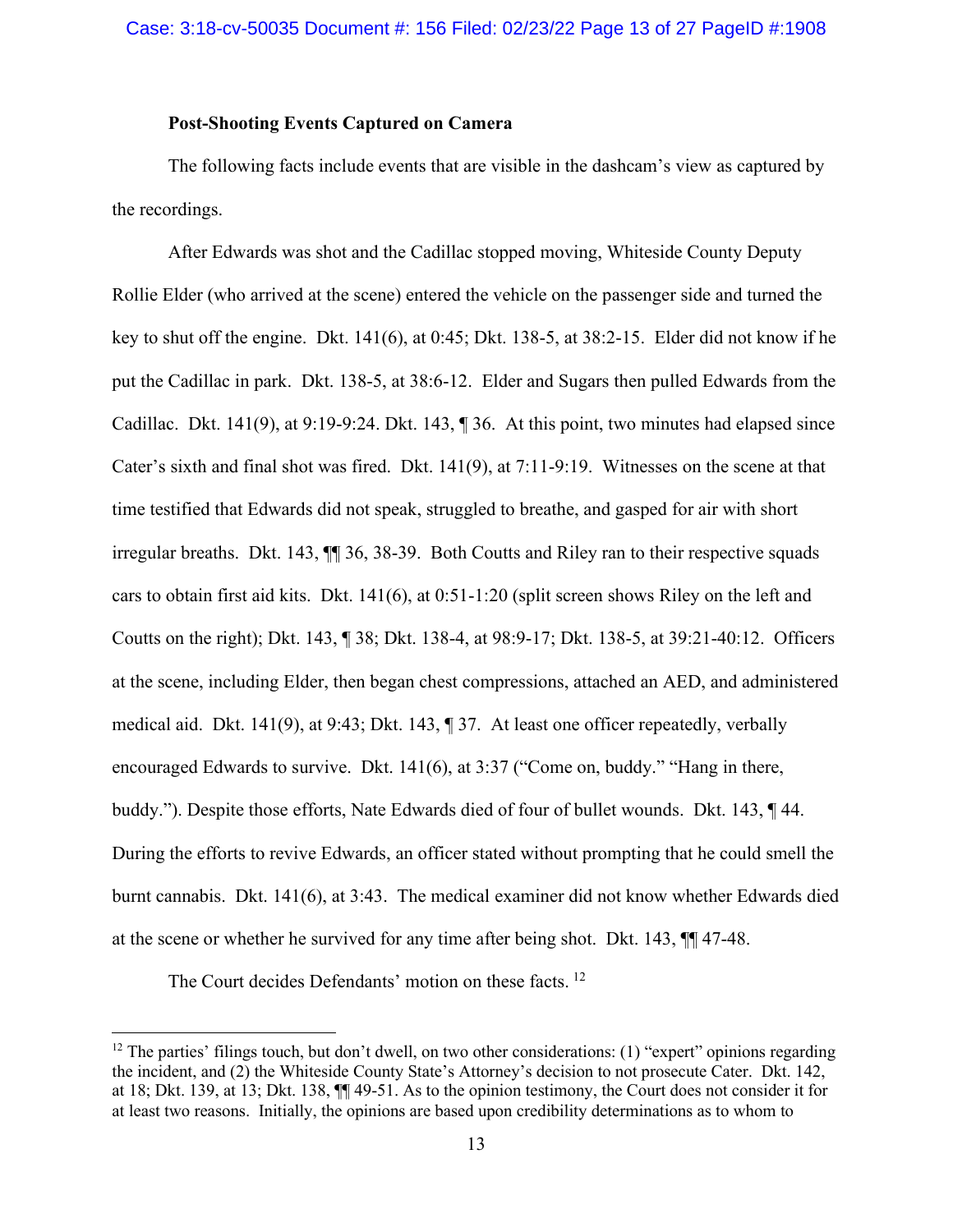# **II. LEGAL STANDARD**

On summary judgment, the Court must construe the "evidence and all reasonable inferences in favor of the party against whom the motion under consideration is made." *Rickher v. Home Depot, Inc.*, 535 F.3d 661, 664 (7th Cir. 2008). The moving party bears the burden of showing that "no genuine dispute as to any material fact" exists and that it is "entitled to judgment as a matter of law." Fed. R. Civ. P. 56(a); *Celotex Corp. v. Catrett*, 477 U.S. 317, 323 (1986). A genuine dispute of material fact exists if a reasonable jury could return a verdict for the non-movant when viewing the record and all reasonable inferences drawn from it in the light most favorable to the non-movant. *Anderson v. Liberty Lobby, Inc.*, 477 U.S. 242, 248 (1986); *Beardsall*, *v. CVS Pharmacy, Inc.*, 953 F.3d 969, 972 (7th Cir. 2020). Thus, to survive summary judgment, the non-movant must set forth specific facts to show that there is a genuine dispute of fact for trial. *MAO-MSO Recovery II, LLC v. State Farm Mut. Auto. Ins. Co.*, 994 F.3d

believe. If the Court doesn't get to weigh witnesses' credibility on motions for summary judgment, then "experts" certainly don't get to do so. But, more importantly, the opinions are not admissible. The opinions are legal conclusions. Dkt. 138, ¶¶ 49-51. That "evidence" is barred now and will be at trial. *See, e.g., Burkhart v. Washington Metro. Area Transit Auth.*, 112 F.3d 1207, 1212-13 (D.C. Cir. 1997); *Hygh v. Jacobs*, 961 F.2d 359, 364-65 (2d Cir. 1991). Indeed, in a previous case, the Court barred the Estate's expert witness for similar reasons. *See Boyle v. Patridge*, No. 17-CV-50121 (N.D. Ill. Sept. 10, 2020). The parties should not anticipate this type of testimony being introduced at trial. Moreover, since the filing of this motion, the Court has barred most of Dale Mann's proposed testimony. *Agnew v. Cater*, No. 18-CV-50035, 2022 U.S. Dist. LEXIS 18734 (N.D. Ill. Feb. 2, 2022). As to the State's Attorney's declination to prosecute Cater, that is irrelevant to the issue of whether Cater used excessive force. Defendants seek to introduce the fact that the Whiteside County State's Attorney's investigation into Cater's actions did not result in charges against Cater. Dkt. 138, ¶ 49. The Estate objects on the basis that this fact is immaterial (LR 56.1 uses the term "material" not "relevant") to the claims here. Dkt. 143, ¶ 49; Dkt. 142, at 18. The Court agrees. The State's Attorney's decision was based on Illinois law, not federal Fourth Amendment excessive use of force jurisprudence. *See* Dkt. 138-14, at 8-9. Not only are the elements different, but also the burden of proof is different. Fed. R. Evid. 401. Further, the minimal probative value—if any—of the State's Attorney's decision is substantially outweighed by its prejudicial effect, and the Estate's objection to this fact is granted. *See* Fed. R. Evid. 403. The Court does not consider this evidence. *See Castro v. County of Los Angeles*, No. 13-CV-06631, 2015 U.S. Dist. LEXIS 103945, at \*4 (C.D. Cal. Aug. 3, 2015).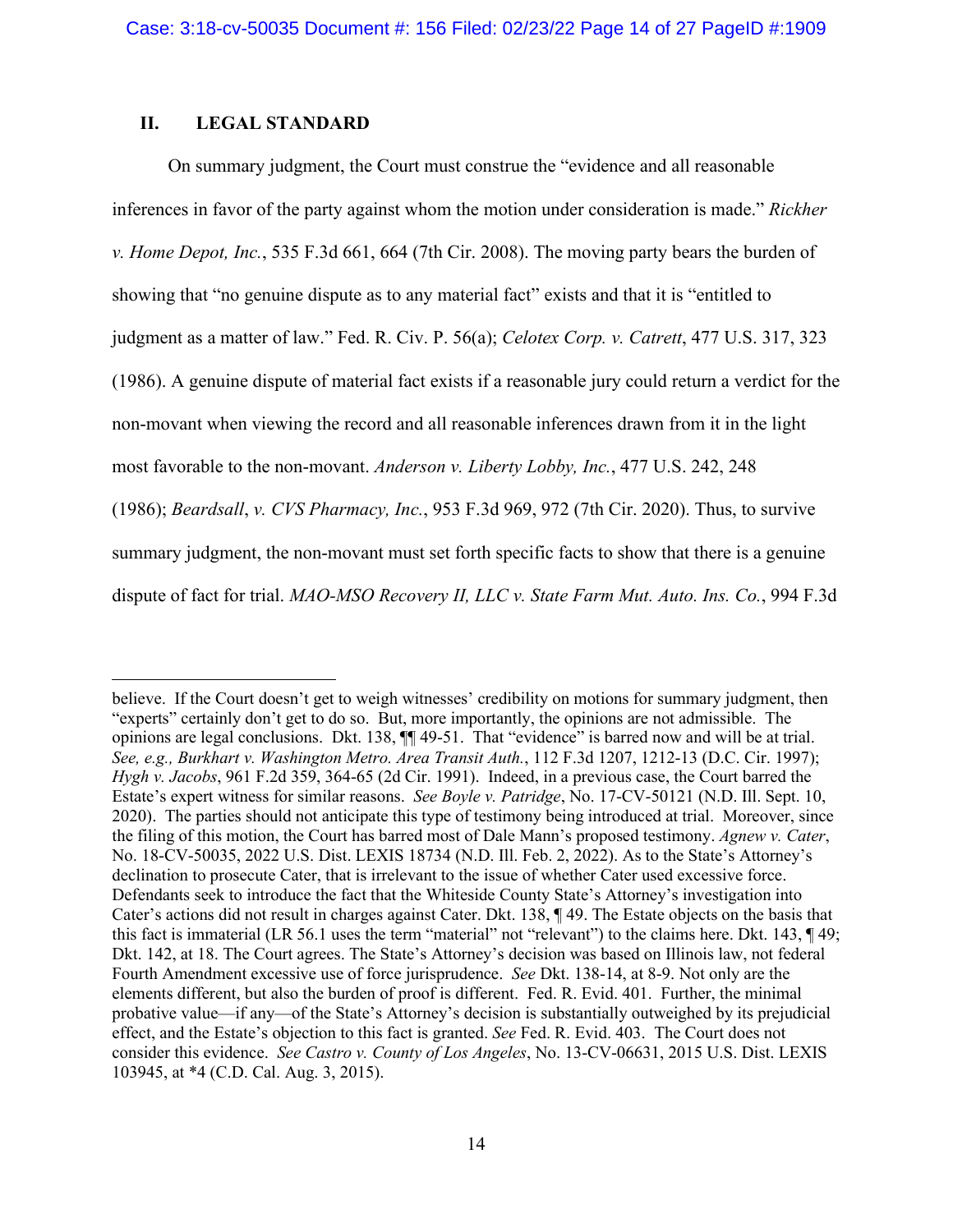869, 876 (7th Cir. 2021) (citing *Grant v. Trustees of Indiana Univ.*, 870 F.3d 562, 568 (7th Cir. 2017) ("As the put up or shut up moment in a lawsuit, summary judgment requires a non-moving party to respond to the moving party's properly-supported motion by identifying specific, admissible evidence showing that there is a genuine dispute of material fact for trial.")). "Summary judgment is only warranted if . . . [the court] determine[s] that no jury could reasonably find in the nonmoving party's favor." *Blasius v. Angel Auto, Inc.*, 839 F.3d 639, 644 (7th Cir. 2016). Although facts and reasonable inferences are normally drawn in favor of nonmovant, when video footage or audio recordings clearly contradict a *nonmovant's* claims, courts consider the video and audio evidence without favoring the nonmovant. *See Horton*, 883 F.3d at 944 (following *Scott v. Harris*, 550 U.S. 372 (2007), for video evidence); *see also Smith v. Adams*, 804 F. App'x 390, 392 (7th Cir. 2020) (applying *Scott* to audio recordings); *Coble v. City of White House*, 634 F.3d 865, 868-69 (6th Cir. 2011) (finding *Scott* applicable to audio recordings). And, not surprisingly, this principle works on the flipside. So, when audio or video recordings contradict a *movant's* factual representation, the recording trumps the representation. *See Scott*, 550 U.S. at 380 ("When opposing parties tell two different stories, one of which is blatantly contradicted by the record, so that no reasonable jury could believe it, a court should not adopt that version of the facts for purposes of ruling on a motion for summary judgement."); *Horton*, 883 F.3d at 944 ("When video footage firmly settles a factual issue, there is no genuine dispute about it, and we will not indulge stories clearly contradicted by the footage.").

Like many district courts, the United States District Court for the Northern District of Illinois possesses a local rule theoretically designed to streamline summary judgment filings. In practice, however, the parties' application of the rule—or lack thereof—often results in the rule's goal being unfulfilled. Instead, as in this case, the parties engage in bickering over the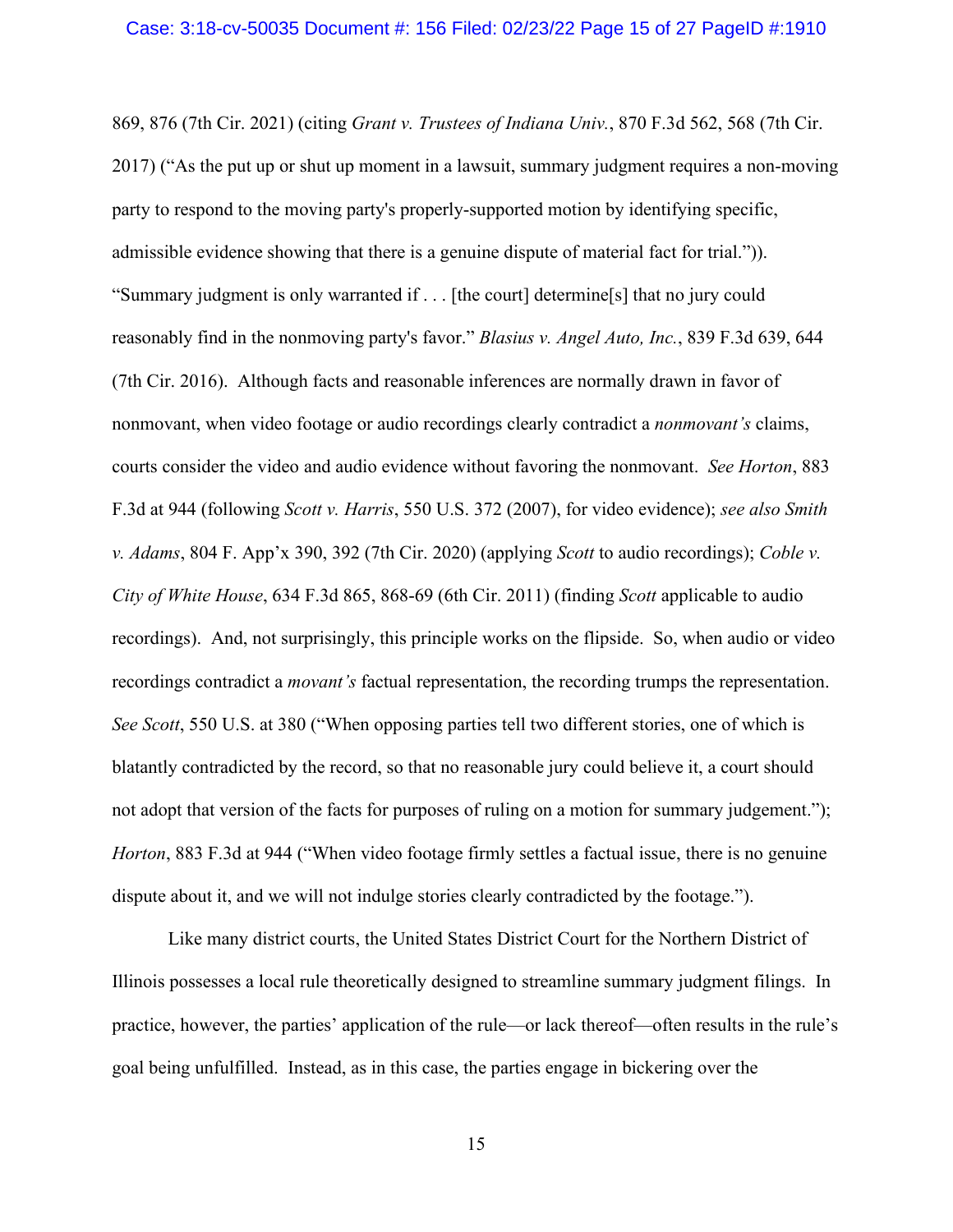#### Case: 3:18-cv-50035 Document #: 156 Filed: 02/23/22 Page 16 of 27 PageID #:1911

statements of fact, invariably resulting in each side arguing that the other side's facts be stricken or ignored. Because summary judgement motions can be dispositive and because the reasonable inferences drawn from facts—not necessarily the facts themselves—can be outcome determinative, the process is often a messy battle despite the goal and clear language of Local Rule 56.1.

In this case, the parties sometimes complied with the requirements, but at other times they didn't. The Court will not detail each party's violations. Instead, the Court merely reminds the parties to read the rule carefully and to comply with the rule in all respects.

As it does with all summary judgment motions, the Court expended considerable time and effort to determine which material facts were genuinely disputed. And, having determined which facts were not genuinely disputed, the Court then viewed those facts and all reasonable inferences from those facts in the light most favorable to the nonmovant—in this case, the Estate. So, the parties can be confident that the Court complied with Local Rule 56.1 and Federal Rule of Civil Procedure 56 as well as controlling case law in deciding this motion.

As should be evident, the Court has scoured the record and analyzed the record evidence, particularly the video recordings. The Court did not engage in this process to advocate for any particular party nor to second guess Cater's actions with 20/20 hindsight years later from the comfort of chambers. Neither of those purposes would be appropriate. *See Horton*, 883 F.3d at 950 (courts "must refuse to view the events through hindsight's distorting lens."); *Scully v. Goldenson*, 751 F. App'x 905, 909 (7th Cir. 2018) (judges are not advocates for parties). Instead, the Court engaged in this process because it is required by the Seventh Circuit's repeated directive in these types of cases. *See King v. Hendricks Cnty. Comm'rs*, 954 F.3d 981, 985 (7th Cir. 2020) ("To ensure fairness to a deceased plaintiff whose representative alleges an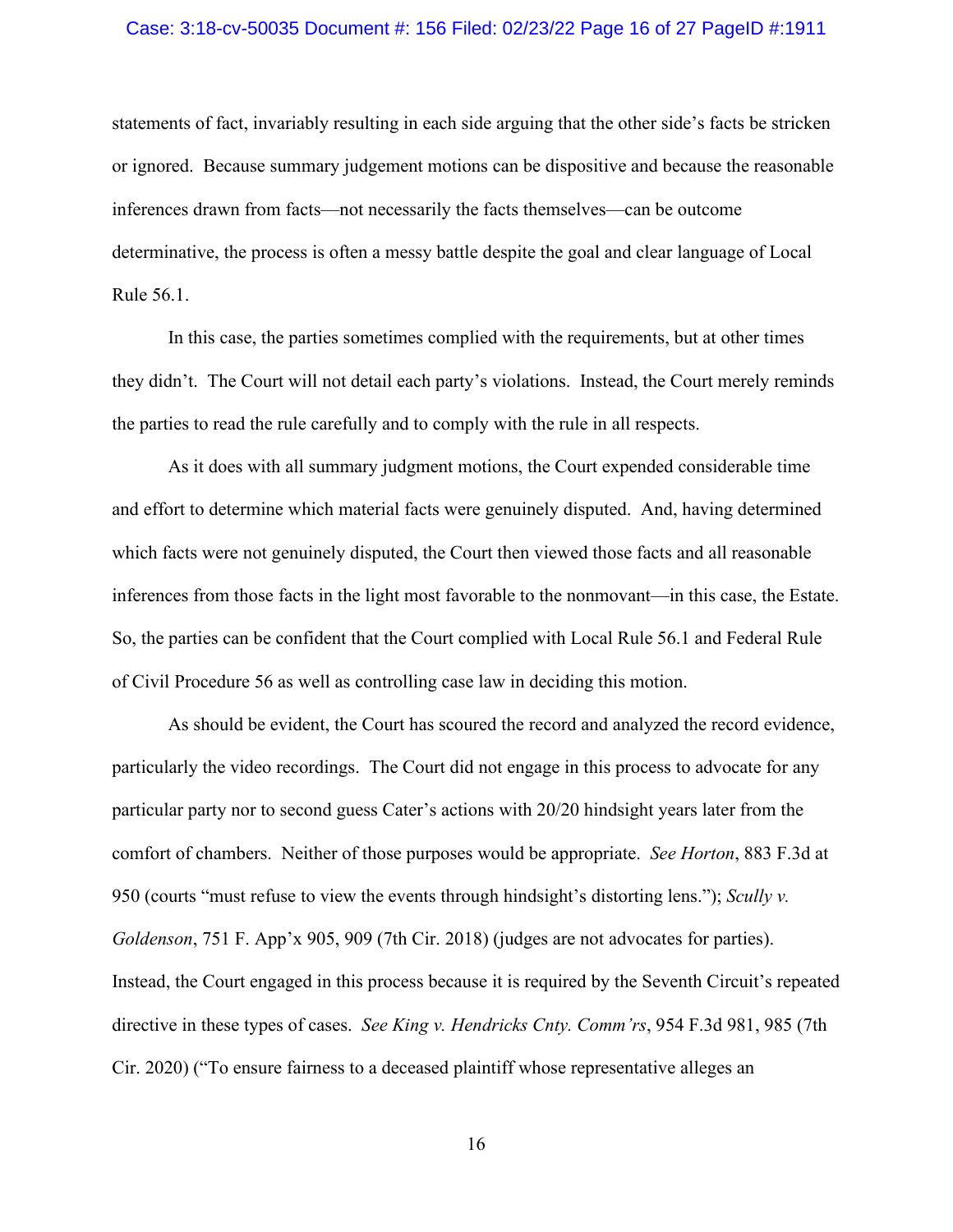#### Case: 3:18-cv-50035 Document #: 156 Filed: 02/23/22 Page 17 of 27 PageID #:1912

impermissible use of deadly force, given the impossibility of victim testimony to rebut the officers' account, we scrutinize all the evidence to determine whether the officers' story is consistent with other known facts."); *Abdullahi v. City of Madison*, 423 F.3d 763, 772 n.7 (7th Cir. 2005); *Plakas v. Drinski*, 19 F.3d 1143, 1147 (7th Cir. 1994) ("The award of summary judgment to the defense in deadly force cases may be made *only with particular care where the officer defendant is the only witness left alive to testify*. In any self-defense case, a defendant knows that the only person likely to contradict him or her is beyond reach.") (emphasis added).

#### **III. ANALYSIS**

#### **A. Count I: Excessive Use of Force**

### **i. Fourth Amendment Analysis**

The Fourth Amendment's right to be free from unreasonable seizures also limits an officer's use of deadly force. *Horton*, 883 F.3d at 948. Courts look to the totality of the circumstances and undertake "a careful balancing of the nature and quality of the intrusion on the individual's Fourth Amendment interests against the countervailing governmental interests at stake." *Weinmann v. McClone*, 787 F.3d 444, 448 (7th Cir. 2015) (quoting *Graham v. Connor*, 490 U.S. 386, 395-96 (1989)). To balance these factors, the court considers "the facts and circumstances of each particular case, including the severity of the crime at issue, whether the suspect poses an immediate threat to the safety of the officers or others, and whether he is actively resisting arrest or attempting to evade arrest by flight." *Graham*, 490 U.S. at 396.

If "an officer reasonably believes an assailant's actions place him, his partner, or those in the immediate vicinity in imminent danger of death or serious bodily injury, the officer can reasonably exercise the use of deadly force." *Horton*, 883 F.3d at 949 (internal quotations omitted). For example, "if the suspect threatens the officer with a weapon or there is probable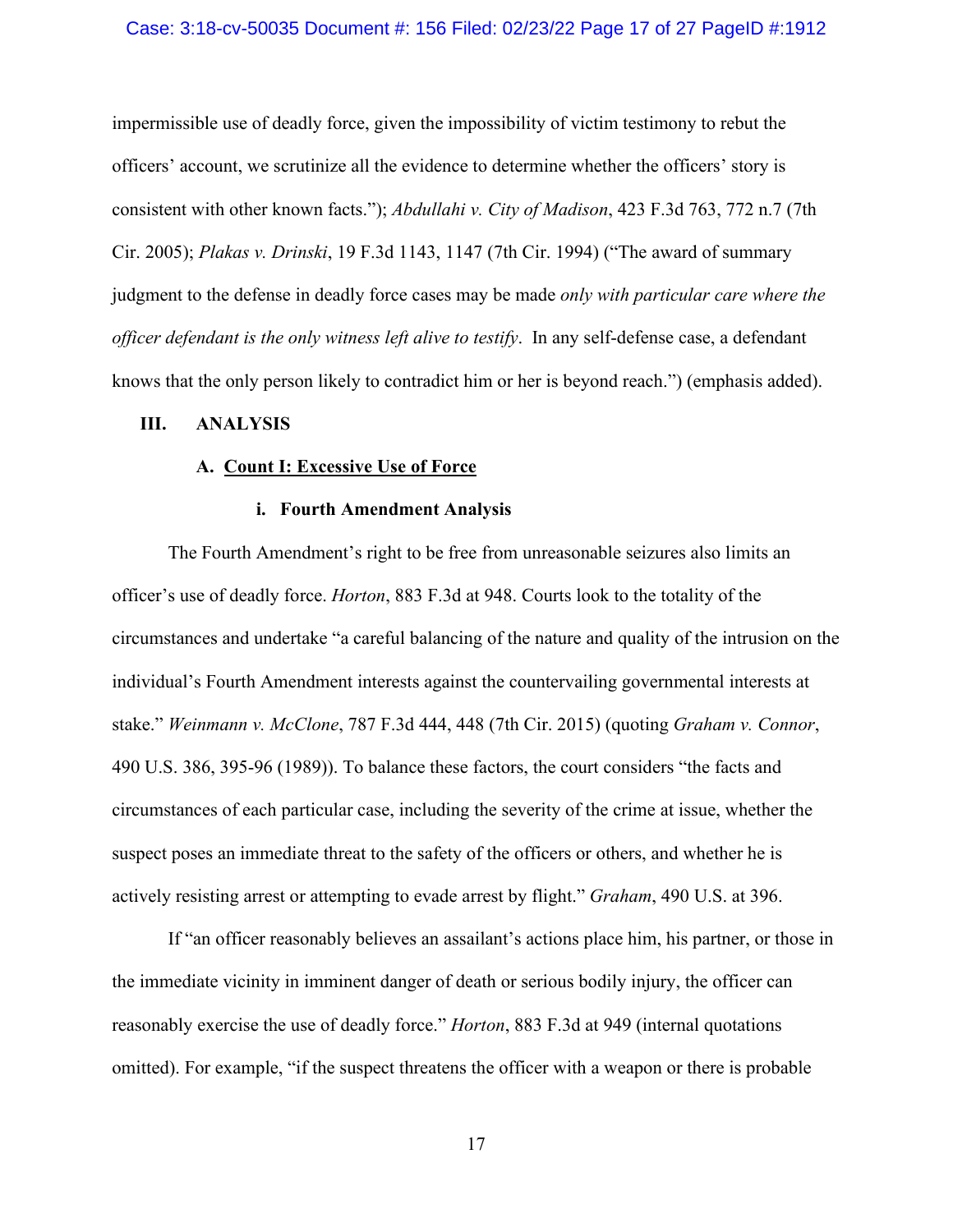#### Case: 3:18-cv-50035 Document #: 156 Filed: 02/23/22 Page 18 of 27 PageID #:1913

cause to believe that he has committed a crime involving the infliction or threatened infliction of serious physical harm, deadly force may be used if necessary to prevent escape, and if, where feasible, some warning has been given." *Tennessee v. Garner*, 471 U.S. 1, 11-12 (1985). But "summary judgment is often inappropriate in excessive-force cases because the evidence surrounding the officer's use of force is often susceptible of different interpretations." *Cyrus v. Town of Mukwonago*, 624 F.3d 856, 862 (7th Cir. 2010) (finding this to be "particularly relevant where, as here, the one against whom force was used has died, because the witness most likely to contradict the officer's testimony—the victim—cannot testify"). Because the *Graham* reasonableness inquiry generally requires a court to sift through disputed factual contentions, and to draw inferences therefrom, summary judgment in excessive force cases should be granted sparingly. *Abdullahi*, 423 F.3d at 773.

In this case, the parties offer two competing narratives. Defendants claim that Edwards "turn[ed] what would have been a routine traffic stop into a high risk and dangerous situation" when he ran stop signs and drove around police blockades before pulling into a residential driveway. Dkt. 139, at 3. Defendants argue that Edwards was aggressive, and immediately before Cater shot Edwards, Edwards threw the Cadillac into reverse, and accelerated at a rapid pace while he and Riley were standing directly behind the vehicle and in doing so Edwards struck Cater with the Cadillac. Dkt. 139, at 7, Dkt. 152, at 3. So, according to Defendants, because Edwards was using the Cadillac as a deadly weapon, Cater reasonably shot Edwards to protect himself, Riley, and Sugars.<sup>13</sup> Dkt. 139, at 3. Although this would be a fine closing argument, this narrative does not fly at the summary judgment stage based on the facts the Court must use in deciding the motion. Defendants present a narrative of the facts in the light most

<sup>&</sup>lt;sup>13</sup> Defendants do not explain how Sugars, who was admittedly nowhere in the possible path of the Cadillac, was in danger of Edwards allegedly backing up at a "rapid pace."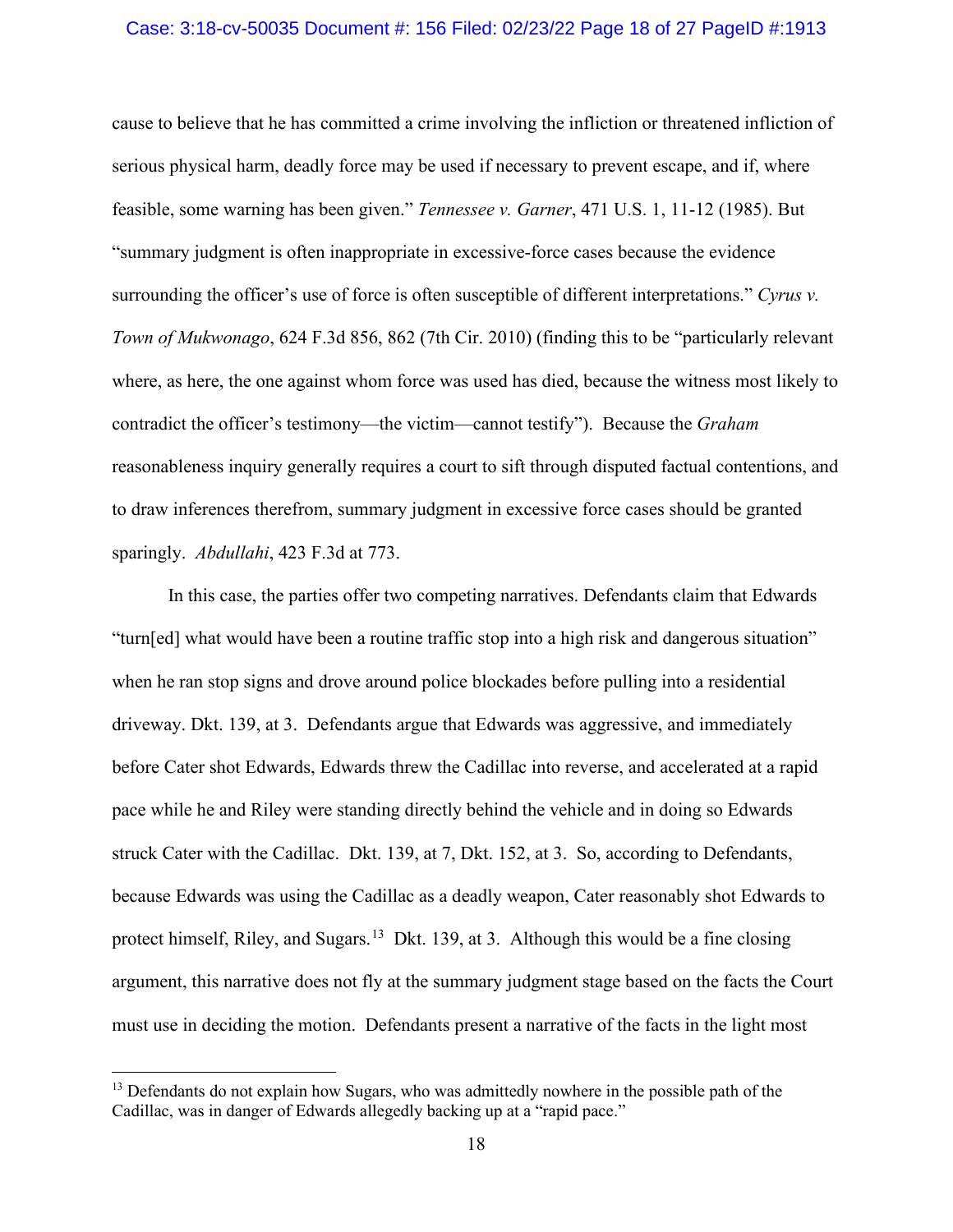### Case: 3:18-cv-50035 Document #: 156 Filed: 02/23/22 Page 19 of 27 PageID #:1914

favorable to them, drawing all reasonable inferences in their favor, and even assert disputed facts in their favor.

This narrative can be easily picked apart based on the record evidence that this Court must use in deciding summary judgment. First, there is no evidence that Edwards was "aggressive," despite Defendants' repeated assertions that he was. Dkt. 139, at 1, 7; Dkt. 152, at 2. Not only do Defendants not offer a citation to the record for this characterization, but also Riley's deposition testimony—or at least a reasonable inference drawn in the Estate's favor indicates Edwards was *not* aggressive. Dkt. 138-3, at 92:2-6. Second, and most critically, there is evidence that the Cadillac was *not moving at all* when Cater fired the first shot. Dkt. 138-8, at 31:2-24. Third, the location of both Cater and Riley is unclear based on video recordings as well as their own respective deposition testimony. Riley placed himself at the left rear side of the Cadillac between it and the other vehicle in the driveway but Cater placed himself and Riley within arm's length of each other behind the Cadillac. In fact, Riley's deposition testimony that he moved to the left of the Cadillac so that he could be out of its path while simultaneously having a line of sight on Edwards could reasonably be understood to mean that Riley was almost even with Sugars at the driver's side window. Fourth, the Cadillac did not strike Cater. This is the only factual inference this Court can draw based on the following: Cater testified that he could not recall being struck by the Cadillac, there was no medical record evidencing any injury, and at least one occurrence witness testified that Cater was not struck by the Cadillac.<sup>14</sup>

<sup>&</sup>lt;sup>14</sup> Defendants' characterization of the video recordings simply does not square with the recordings themselves. Dkt. 152, at 3. And their characterization is certainly not one viewed in the light most favorable to the Estate. The Court recognizes that video recordings can be subject to different interpretations. That certainly seems to be true in this case. And when video recordings are subject to different interpretations, a question of fact exists. *Jackson*, 888F.3d at 264. As this Court noted previously, the location of Cater, the location of the officers he was purportedly trying to protect, the position of the vehicle, and the vehicle's velocity—*if it was moving at all when Cater first shot*—are all critical facts in resolving this case.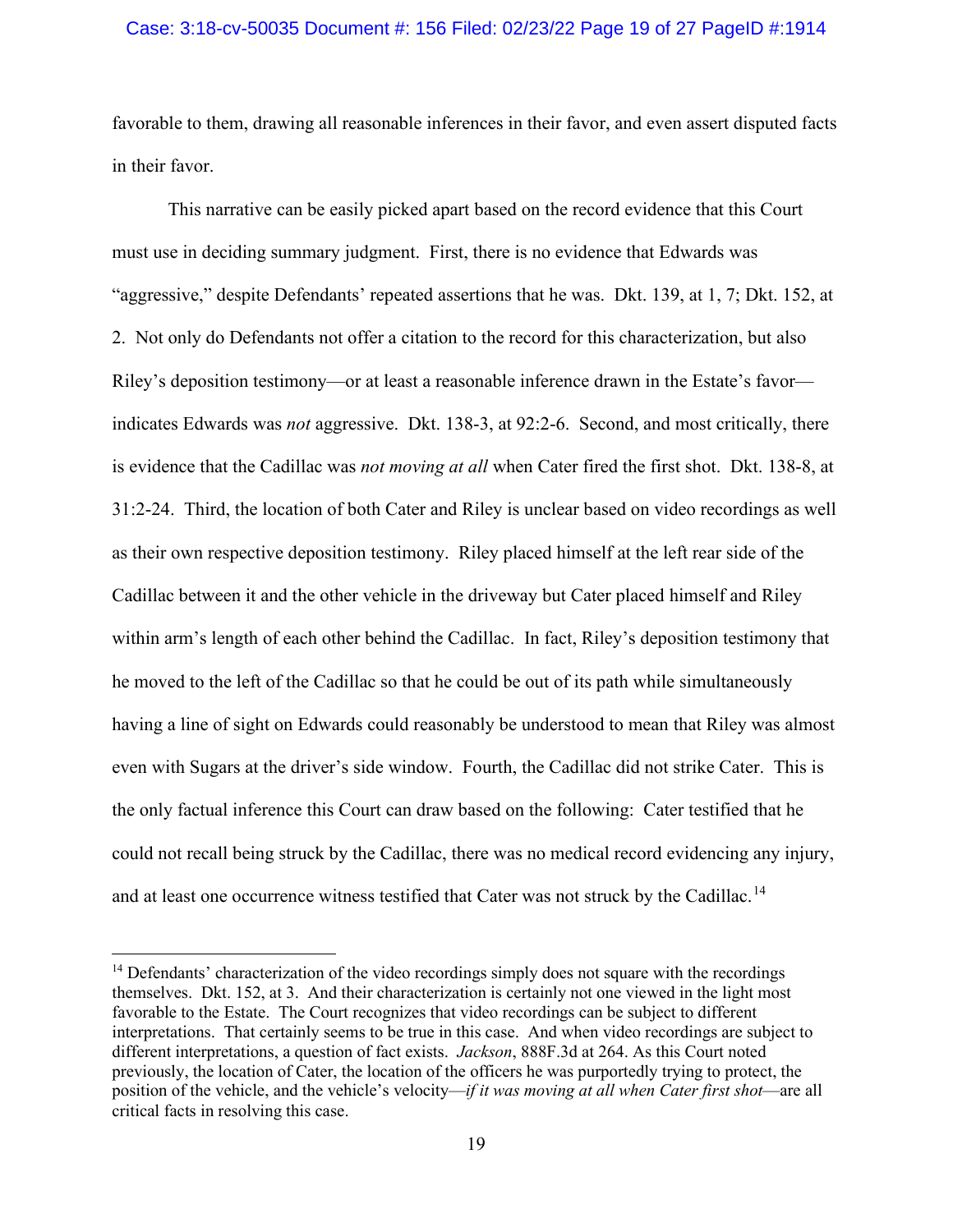#### Case: 3:18-cv-50035 Document #: 156 Filed: 02/23/22 Page 20 of 27 PageID #:1915

Instead of Defendants' narrative, viewing the disputed and undisputed facts in light most favorable to the Estate and drawing all reasonable inferences from those facts, the following are the facts the Court must use to decide this motion. For several minutes, Edwards engaged in a slow-speed chase, refusing to stop for law enforcement and even avoiding two roadblocks in the process. Edwards then pulled into a driveway and was quickly surrounded by law enforcement. Although Edwards was clearly non-compliant with their commands, he did not threaten them. Dkt. 138-1, at 70. There is no evidence that Edwards was armed with a firearm or that Cater thought Edwards was armed. Likewise, there is no evidence that the Cadillac was stolen or that Cater had information that it was stolen. It is undisputed that Edwards committed no felony of any kind—let alone a violent one—and Cater did not observe Edwards commit a felony. Specifically, as to the use of deadly force, for purposes of this motion, the Court must find that Edwards was seated in the Cadillac with the engine running, while Sugars was at the left front quarter panel, Riley was to the left of the Cadillac between it and the other vehicle, and Cater was off to the right rear side of the Cadillac in the grass with an unobstructed path to safety. While in the Cadillac, Edwards revved the engine, at which time Cater immediately fired six shots at Edwards (with five striking Edwards, four of which were fatal) *when the vehicle had not yet moved*. Based on these facts, a reasonable jury could find that it was unreasonable for Cater to empty his clip at Edwards.<sup>15</sup>

Under *the Estate's version of events*, a reasonable jury could conclude that Cater's use of force was unreasonable because neither he nor the other officers were in the path of a moving

<sup>&</sup>lt;sup>15</sup> The Court does not mean to diminish the seriousness and dangerousness of the situation. In fact, a reasonable jury could easily conclude that the situation was extremely dangerous, requiring the use of deadly force. This is particularly true because unlike the Court, a jury will not be required to view all the facts—disputed and undisputed—in favor of the Estate and draw reasonable inferences in the Estate's favor as well.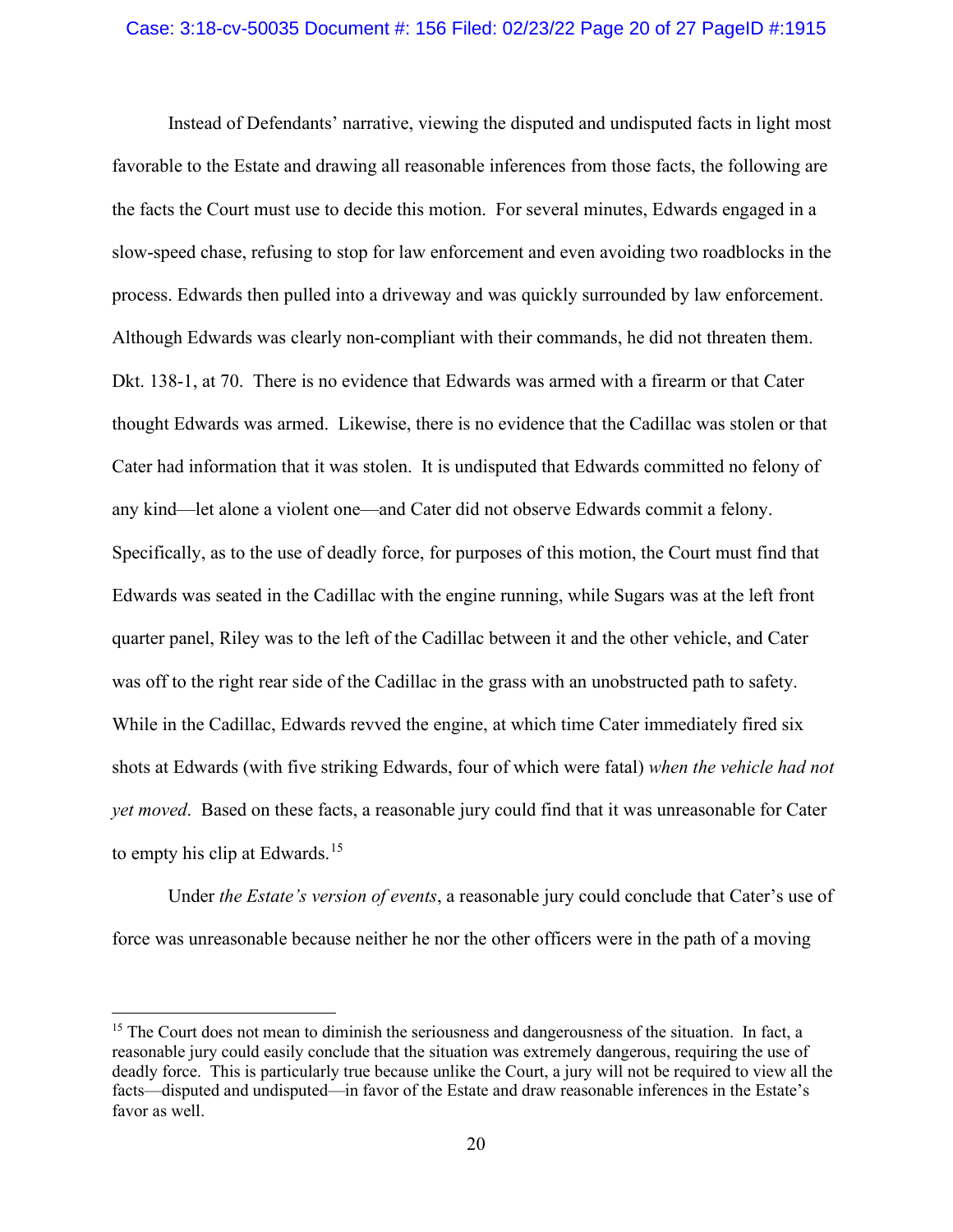#### Case: 3:18-cv-50035 Document #: 156 Filed: 02/23/22 Page 21 of 27 PageID #:1916

vehicle before Cater used deadly force. In contrast, under *Defendants' version of events*, a reasonable jury could conclude that Cater's use of force was reasonable because he and Riley were behind a rapidly moving vehicle headed in their direction. These genuine issues of material fact preclude summary judgment on whether Cater's use of deadly force was reasonable. *See Weinmann*, 787 F.3d at 449 (denial of summary judgment was proper where material facts as to reasonableness factors were disputed); *Coleman v. Wiencek*, No. 08-CV-5275, 2010 U.S. Dist. LEXIS 36907, at \*14 (N.D. Ill. Apr. 13, 2010) (denying summary judgment where a jury could reasonably find, under one version of events, that decedent's actions did not pose a threat such as to justify deadly force).

To support summary judgment, without elaboration, explanation, or analysis, Defendants cited three cases: *Horton v. Pobjecky*, 883 F.3d 941 (7th Cir. 2018); *Scott v. Edinburg*, 346 F.3d 752 (7th Cir. 2003); and *Tolliver v. City of Chicago*, 820 F.3d 237 (7th Cir. 2016). Dkt. 139, at 5- 8; Dkt. 152, at 2-3. The lack of any developed argument about these cases results in forfeiture. *Scheidler v. Indiana*, 914 F.3d 535, 540 (7th Cir. 2019). The Court will address them, nevertheless. Each case is factually distinguishable in important ways.

*Horton* involved an attempted armed robbery of Marie's Pizza in Rockford by a crew that stormed into the restaurant, resulting in an immediate melee in which the participants were struggling over numerous firearms. *Horton*, 883 F.3d at 944-45. In the process, Pojecky—an off-duty Winnebago County Sheriff's Deputy—shot Horton. There is no factual similarity between *Horton* and this case, other than that deadly force was used and that the traumatic events were captured on video.

*Scott* comes closer to the mark but is nevertheless easily distinguishable. In *Scott*, the decedent attempted to steal the defendant's vehicle at a gas station, which is obviously a felony,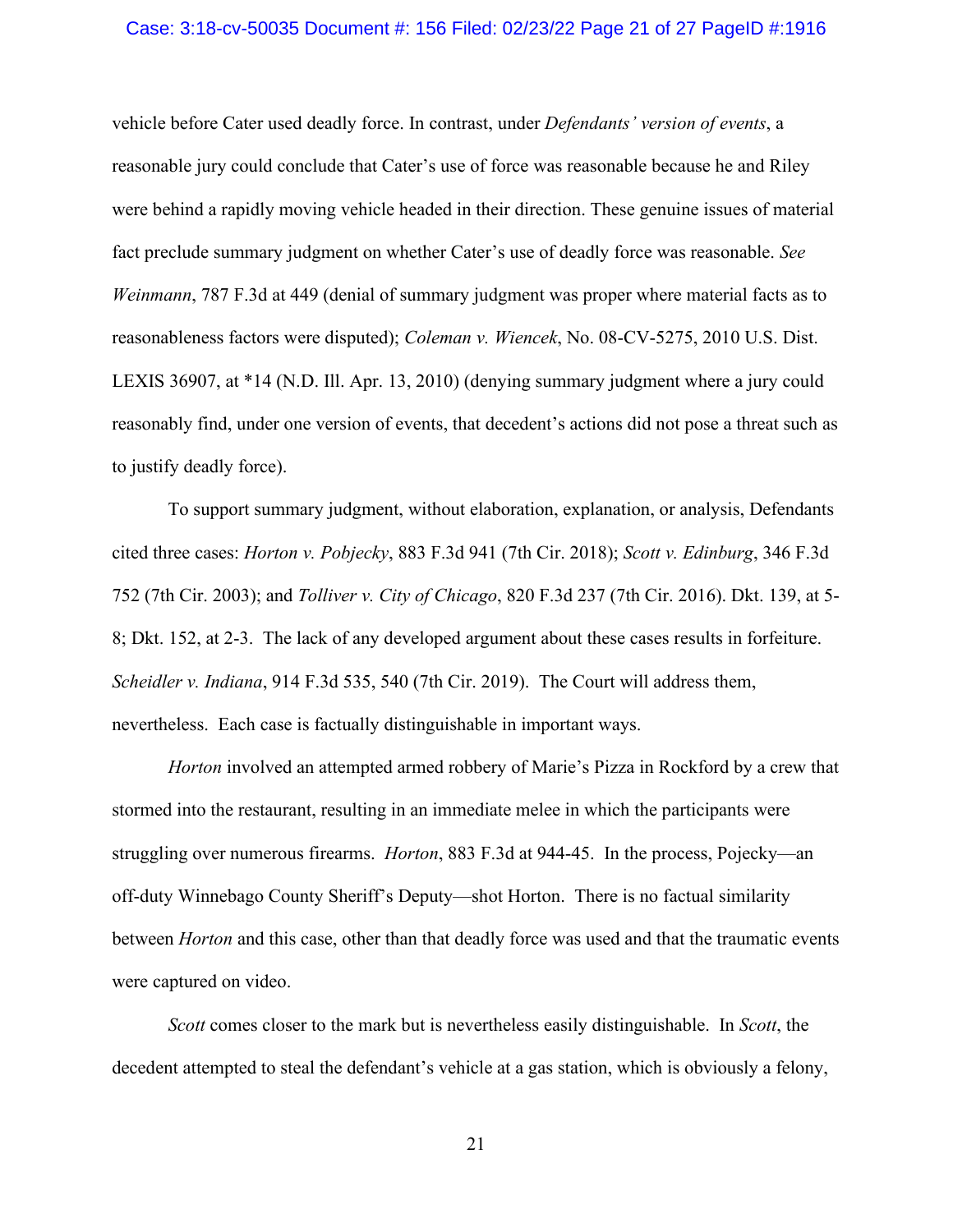#### Case: 3:18-cv-50035 Document #: 156 Filed: 02/23/22 Page 22 of 27 PageID #:1917

and in doing so, drove through the parking lot where other people were located while the defendant fired fatal shots at the decedent. *Scott*, 346 at 754-55. Importantly, the Seventh Circuit rejected summary judgment based on the defendant's argument that the deadly force was reasonable to protect himself. The Seventh Circuit rejected this argument because the defendant fired at the decedent right as he drove away from the defendant. *Scott*, 346 F.3d at 757-58. The Seventh Circuit, however, affirmed summary judgment on the theory that the defendant reasonably used deadly force to protect others in the immediate vicinity while the decedent tore through the parking lot. *Scott*, 346 F.3d at 758-59. Besides the fact that the decedent in *Scott* had committed two felonies and Edwards had committed none, the critical and obvious distinction between *Scott* and this case is that Edwards' Cadillac was not moving at all when Cater fired on Edwards. Cater could not have been protecting himself or even bystanders from a vehicle—assuming they were in the *immediate vicinity*—if the Cadillac was not moving *at all*.

Any reliance on *Tolliver* fails for similar reasons. Again, that case involved law enforcement shooting into a vehicle. But Tolliver was criminally charged and pleaded guilty to aggravated battery to a peace officer. *Tolliver*, 820 F.3d at 239. The stipulation to support the guilty plea and subsequent conviction explicitly stated that Tolliver drove his vehicle towards the officer, and in an attempt to escape from the vehicle, the officer fell and injured his ankle. *Tolliver*, 820 F.3d at 241. In his civil rights suit, Tolliver maintained that he was seated in his stationary vehicle when he was shot multiple times. *Id.* But that contention would necessarily call into question the validity of his criminal conviction and was therefore *Heck* barred.16 *Id*. at

<sup>&</sup>lt;sup>16</sup> A *Heck* bar prevents a civil plaintiff from seeking damages when doing so invalidates a criminal conviction. *Heck v. Humphrey*, 512 U.S. 477, 486 (1994) ("[T]o recover damages for allegedly unconstitutional conviction or imprisonment, or for other harm caused by actions whose unlawfulness would render a conviction or sentence invalid, a §1983 plaintiff must prove that the conviction or sentence has been reversed on direct appeal, expunged by executive order, declared invalid by a state tribunal authorized to make such determination, or called into question by a federal court's issuance of a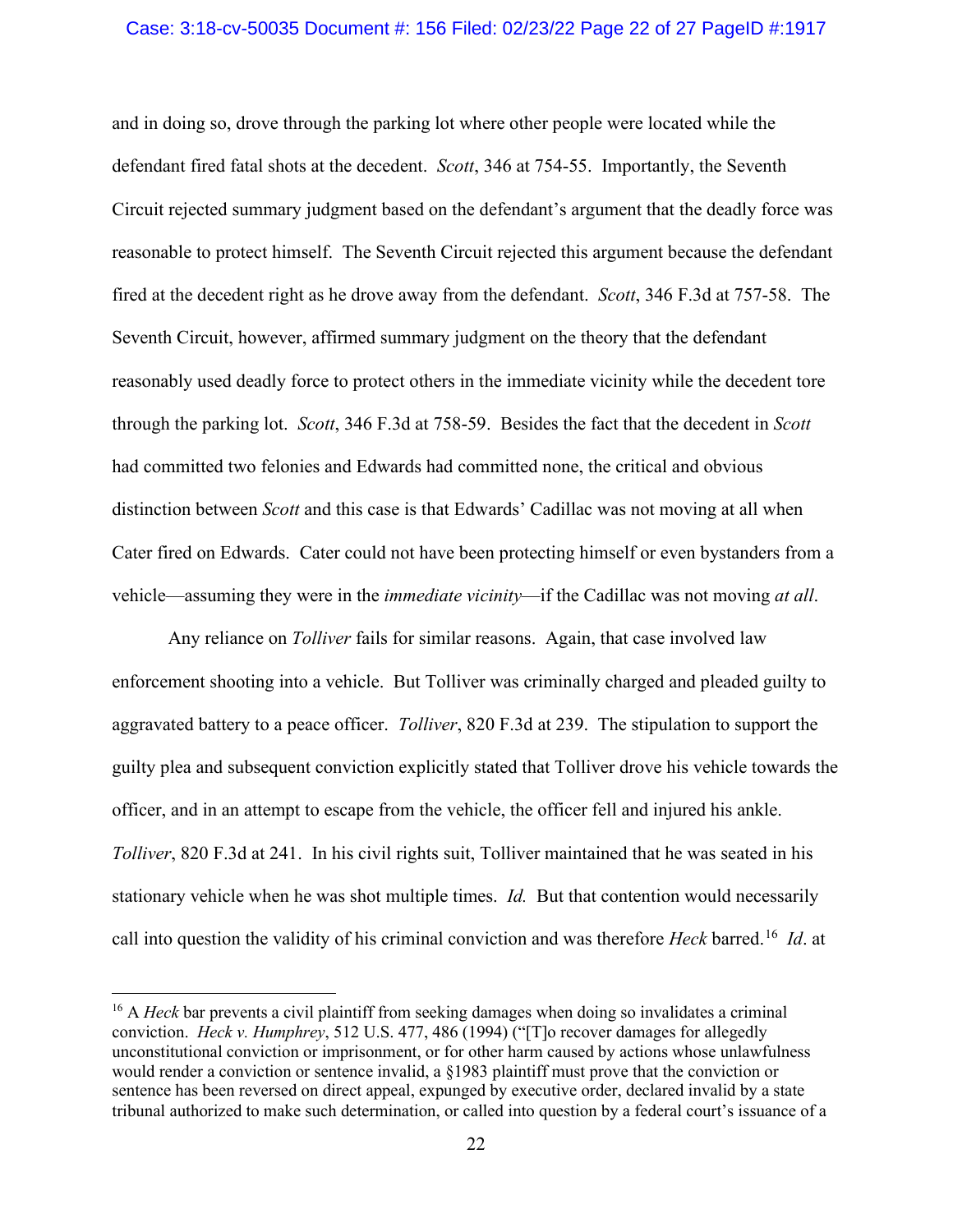#### Case: 3:18-cv-50035 Document #: 156 Filed: 02/23/22 Page 23 of 27 PageID #:1918

243 ("Tolliver's version of the shooting thus implies the invalidity of his conviction. That is, if the finder of fact were to accept his version of the event, the officers shot him as he sat impassively in his car, posing no threat to the officers."); *id*. at 243 ("But if the plaintiff's factual claims in the civil suit necessarily imply the invalidity of the criminal conviction, then *Heck* bars the civil suit."). So, the plaintiff's attempt to create a question of fact to preclude summary judgment in *Tolliver* was unavailable due to the *Heck* bar. Again, based upon sworn deposition testimony, the Court must decide this motion based on the assumption that Cater fired into a stationary vehicle. In contrast, the officers in *Tolliver* did not; the court was required to decide the motion on the assumption that Tolliver drove at the officers and that an officer was injured while trying to escape the path of the vehicle. *Id*.

### **ii. Qualified Immunity Analysis**

Cater raises an affirmative defense of qualified immunity. Dkt. 139, at 8. Once the defense of qualified immunity is raised, a plaintiff "must show (1) that the defendant violated a constitutional right, and (2) that the right was clearly established at the time so that it would have been clear to a reasonable officer that her conduct was unlawful in the situation." *Ewell v. Toney*, 853 F.3d 911, 919 (7th Cir. 2017) (explaining that "qualified immunity shields from liability [defendants] who act in ways they reasonably believe to be lawful").

In support of Cater's affirmative defense of qualified immunity, he relies on both *Scott* and *Tolliver*. But as previously discussed, those cases are factually distinguishable on a critical issue. In both of those cases, it was undisputed that the vehicle was being driven at pedestrians. But, in this case, because there is sworn deposition testimony that Edwards' Cadillac was stationary when Cater shot Edwards, the Court must accept that fact as true.

writ of habeas corpus, 28 U.S.C. §2254. A claim for damages bearing that relationship to a conviction or sentence that has not been so invalidated is not cognizable under §1983.").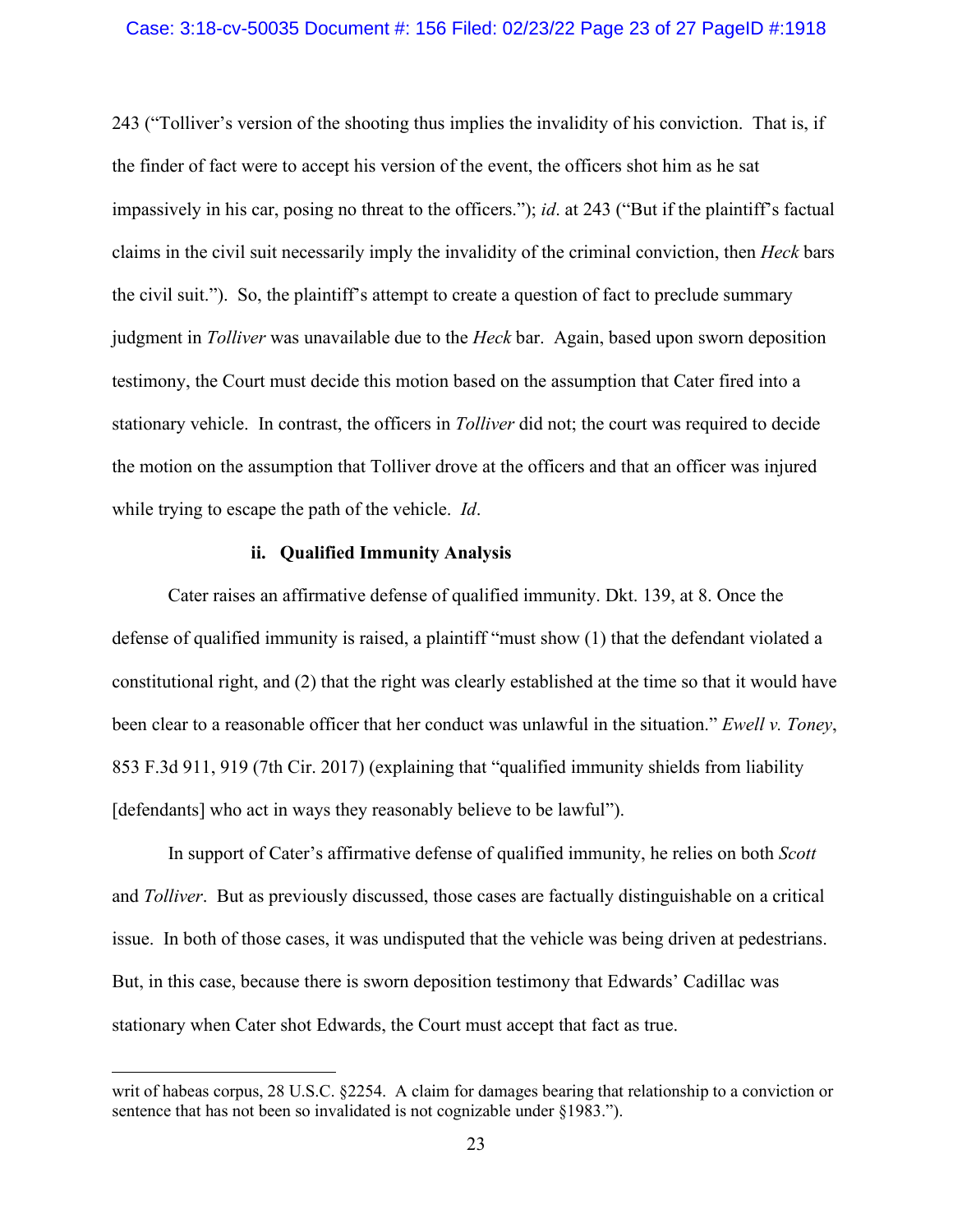#### Case: 3:18-cv-50035 Document #: 156 Filed: 02/23/22 Page 24 of 27 PageID #:1919

Importantly, Cater did not argue that it was not clearly established that a law enforcement officer could not fire deadly shots into a stationary vehicle. This is unsurprising. "[I]t was clearly established as of 2013 that an officer confronted with a stationary vehicle and a driver who had not exhibited dangerous behavior would not be entitled to use deadly force." *Rand v. Lavoie*, Case No. 14-cv-570, 2017 U.S. Dist. LEXIS 142755, at \*12 n.3 (D.N.H. Sept. 5, 2017) (citing decisions from four different Circuit Courts dating back to 2007); *see also Stewart v. City of Euclid*, 970 F.3d 667, 681-84 (6th Cir. 2020) (Donald, J., concurring in part, dissenting in part) (collecting cases from across the country). Albeit an out-of-circuit decision, the 2005 opinion in *Smith v. Cupp*, 430 F.3d 766 (6th Cir. 2005), is instructive. In that case, the Sixth Circuit found that as far back as 2002, it was clearly established that a law enforcement officer could not use deadly force by shooting at a non-violent motorist when pedestrians were not in harm's way of the vehicle, despite the rapidly developing events confronting the officer. *Smith*, 430 F.3d at 775-76. And if a law enforcement officer cannot shoot at a moving vehicle that was not in danger of striking an officer and bystander, then an officer certainly cannot shoot a motorist in a stationary vehicle.

Alternatively, the disputed facts, including the locations of Cater and Riley, prevent this Court from determining whether Edwards' clearly established rights were violated. *See Strand v. Minchuk*, 910 F.3d 909, 918 (7th Cir. 2018) (holding that "a dispute of fact regarding the circumstances surrounding an officer's use of force may prevent [the court] from determining whether an individual's clearly established rights have been violated"); *Gonzales v. City of Elgin*, 578 F.3d 526, 540 (7th Cir. 2009) (denying summary judgment "when the qualified immunity inquiry cannot be disentangled from disputed facts"). These are jury questions, so the Court cannot resolve the issue of qualified immunity.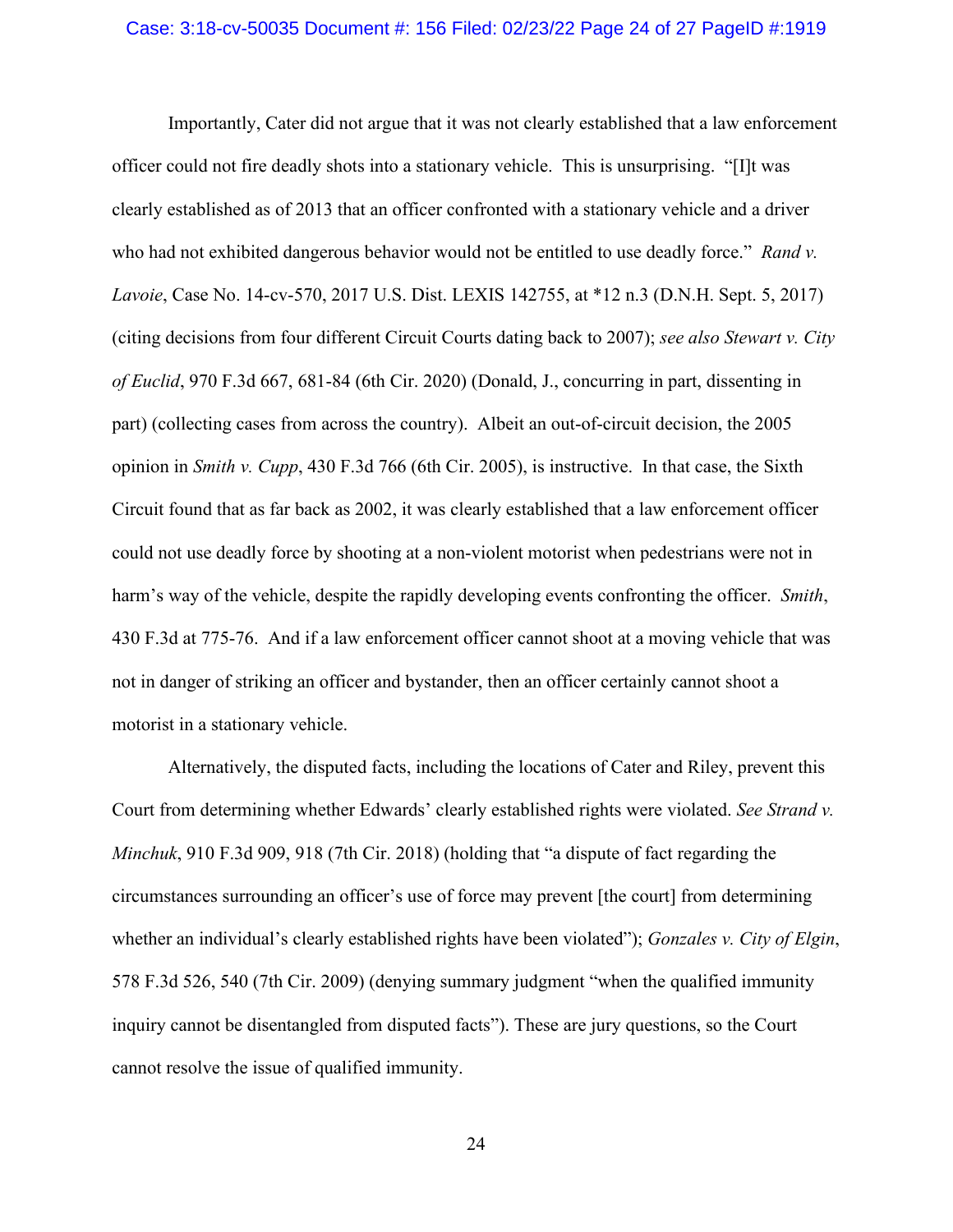### Case: 3:18-cv-50035 Document #: 156 Filed: 02/23/22 Page 25 of 27 PageID #:1920

Therefore, the Court denies summary judgment as to Count I, both on the merits and qualified immunity.

### **B. Counts II and III: Illinois Wrongful Death and Survival Claims**

Defendants argue the wrongful death claim in passing, explaining that because the analysis of an excessive force claim and a wrongful death claim is the same, and Cater's actions did not involve an unreasonable use of force, the wrongful death claim also fails. Dkt. 139, at 11 (citing *Muhammed v. City of Chicago*, 316 F.3d 680 (7th Cir. 2002)); Dkt. 152, at 7 (same). But if a Fourth Amendment excessive force claim survives summary judgment, the wrongful death claim survives as well. *See Childs v. City of Chicago*, No. 13-CV-07451, 2017 U.S. Dist. LEXIS 45156, at \*26 (N.D. Ill. Mar. 28, 2017) (holding that wrongful death claim "withstand[s] summary judgment because the Fourth Amendment claim does"). Because genuine issues of material fact preclude Defendants' motion for summary judgment on the Fourth Amendment claim, the wrongful death claim must be decided by a jury as well.

As to the survival claim, Defendants allege that there is no evidence of conscious pain and suffering, which is required for survival in Illinois. Dkt. 139, at 11-12. Defendants contend that Edwards was not conscious after being shot, so he had no conscious pain and suffering, which is an essential element of a survival claim. Dkt. 152, at 6-7; Dkt. 139, at 11-12. This is a bizarre argument because Cater—a defendant in this case—testified that after Edwards was shot, Edwards applied the brakes and put the Cadillac in park. Dkt. 138-2, at 77:19-22, 79:21-24. The Estate argues that at least one person testified to hearing Edwards gasping after being shot, but more importantly, that there are disputed genuine material facts at issue. Dkt. 150, at 21-22; Dkt. 143, ¶ 40. Citing only a single case, Defendants insist that the testimony is merely speculative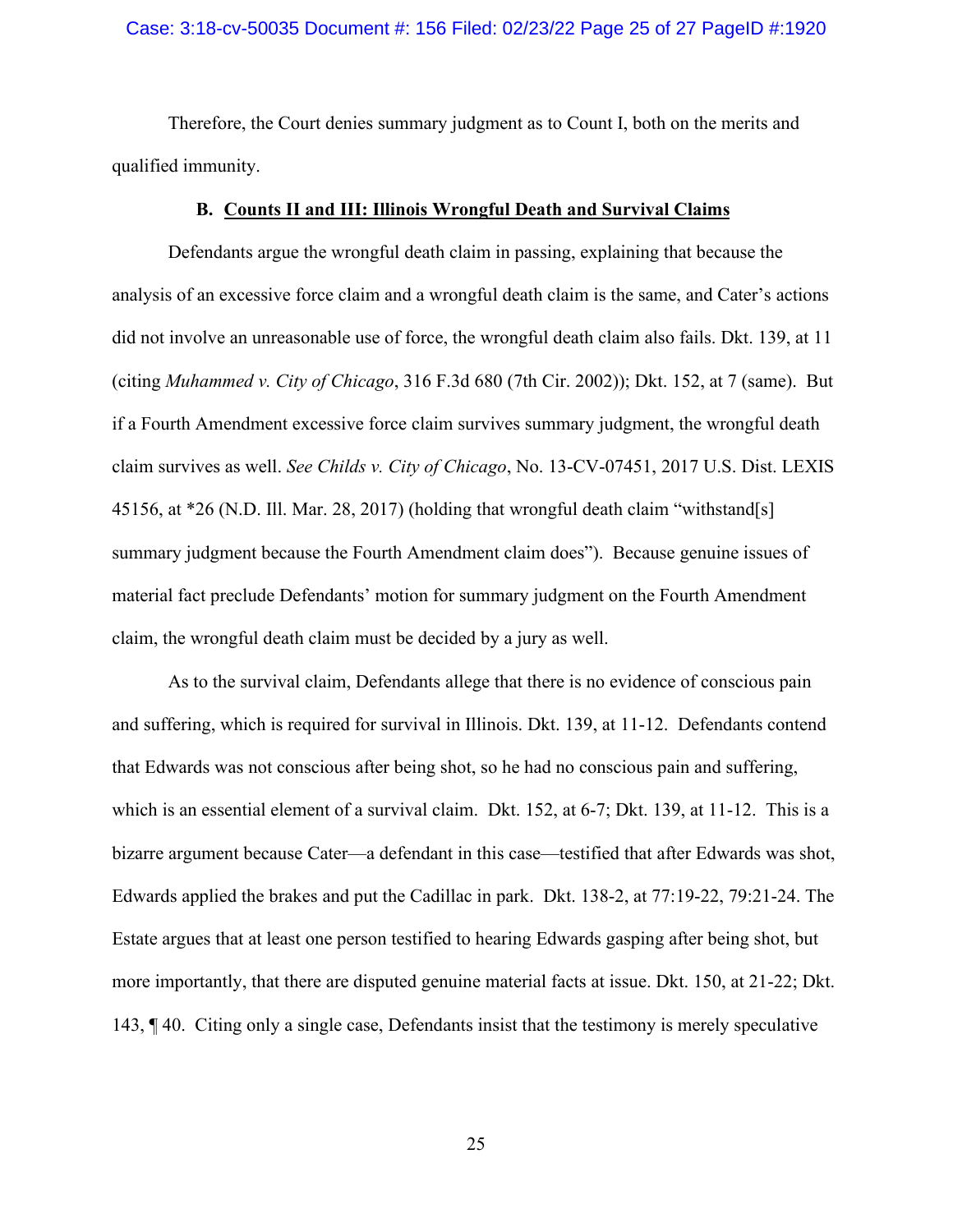and cannot support a survival claim. Dkt. 139, at 11-12; Dkt. 152, at 6-7 (citing *Ellig v. Delnor Commun. Hosp.*, 237 Ill. App. 3d 396, 402 (2d Dist. 1992)).

Illinois law does *not* require medical testimony to establish consciousness before death to prevail on a survival claim; instead, Illinois courts routinely rely on lay testimony describing the decedent's actions before death to determine if sufficient evidence exists to support damages. *Moore v. Swoboda*, 213 Ill. App. 3d 217, 234-35 (4th Dist. 1991). Indeed, the case upon which Defendants rely—*Ellig*—supports that proposition. *Ellig*, 237 Ill. App. 3d at 402. Illinois case law establishes that lay testimony that a decedent was moaning or groaning is sufficient for a survival claim to go to a jury. *See*, *e.g.*, *Racky v. Belfor United States Grp., Inc.*, 2017 IL App (1st) 153446, ¶ 132; *Cooper v. Chicago Trans. Auth.*, 153 Ill. App. 3d 511, 523 (1st Dist. 1987). In fact, evidence of a physical manifestation of pain and suffering is not necessarily required. *Racky*, 2017 IL App (1st) 153446, ¶ 137. Following Illinois law, in *Murphy v. Schneider Nat'l Carriers, Inc.*, No. 04-1280, 2006 U.S. Dist. LEXIS 65289, at \*6 (C.D. Ill. Sep. 12, 2006), the court denied the defendant's summary judgment motion on a survival claim when the only evidence to support the claim that the decedent was conscious and suffering before her death was a lay witness' opinion testimony that the decedent was "gasping" for breath.

Viewed in the light most favorable to the Estate and drawing all reasonable inferences in its favor, admissible evidence exists that immediately after Edwards was shot, he grabbed his chest (indicating he was in pain), struggled to take short breaths, and gasped for air. Dkt. 143, ¶¶ 35-36, 38-39. Moreover, it is undisputed that Edwards was shot five times and died of four gunshot wounds. Dkt. 143, ¶ 44. But, according to Cater, before succumbing to his injuries, Edwards was able to apply the Cadillac's brakes and put the vehicle in park. Dkt. 138-2, at 77:19-79:24. No reasonable person could find that those are the actions of an unconscious